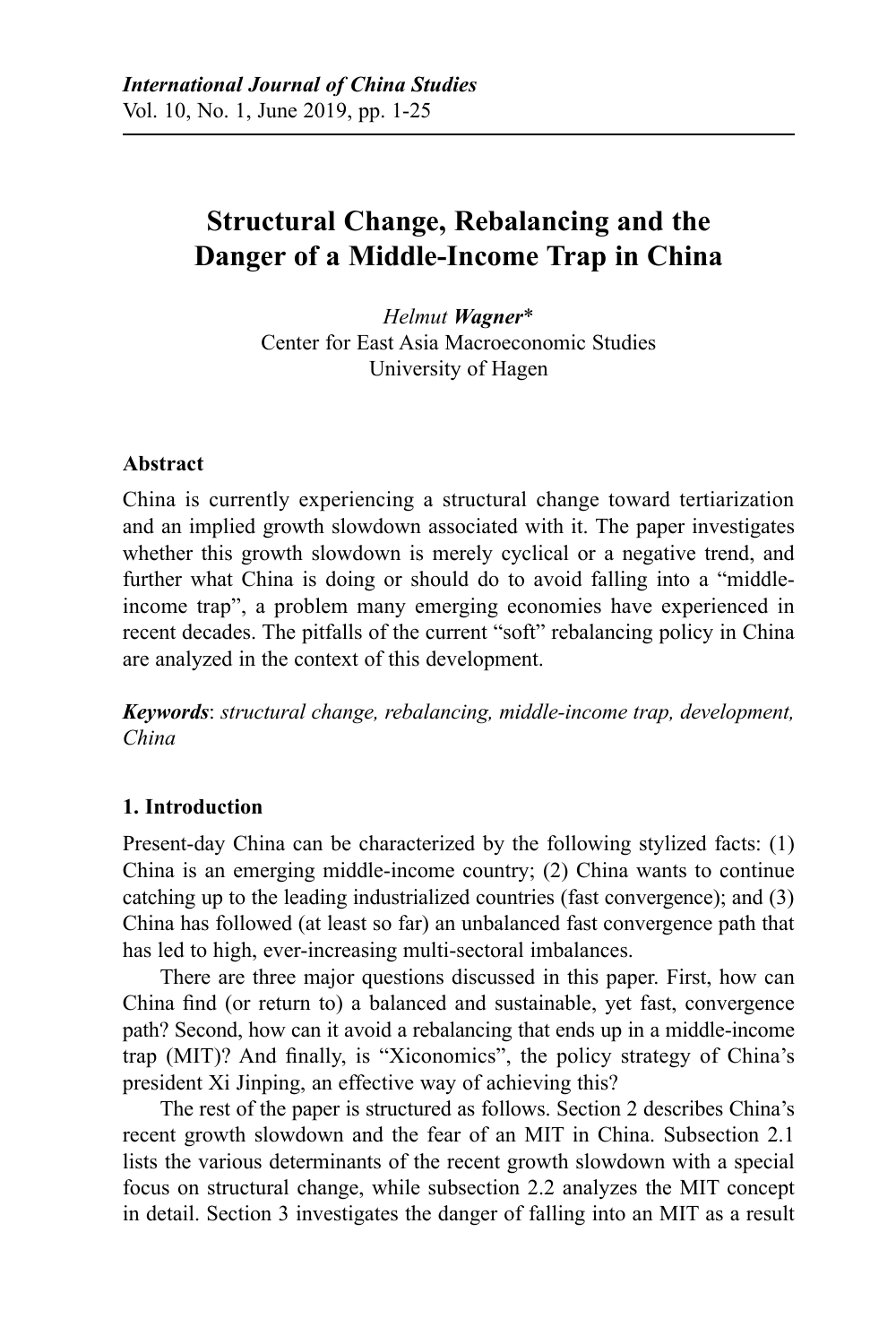of the current "soft" rebalancing policy in China. Sections 4 and 5 analyze the necessary policy reforms China has to accomplish in order to avoid or overcome an MIT. Section 6 contains concluding remarks and suggests a potential avenue for further research.

# **2. China's Recent Growth Slowdown and the Fear of an MIT**

Over the past seven years, a major concern of the Chinese government has been China's economic growth slowdown (see Figure 1).



**Figure 1** China's GDP growth, 2010-2017 (percentage)

Data source: National Bureau of Statistics of China (2017).

This growth slowdown has created the fear that China may get caught in an MIT.<sup>1</sup> After decades of extraordinarily high (on average, double-digit) growth rates, the recent growth slowdown has made China anxious about whether this growth slowdown would follow a strong negative trend so that the aspirational fast convergence toward the income level of a rich developed country would become impossible, or at least slow significantly.

# *2.1. Growth Slowdown: The Sum of Multiple Determinants and Structural Change*

The growth slowdown in China since 2010 is the sum of various determinants: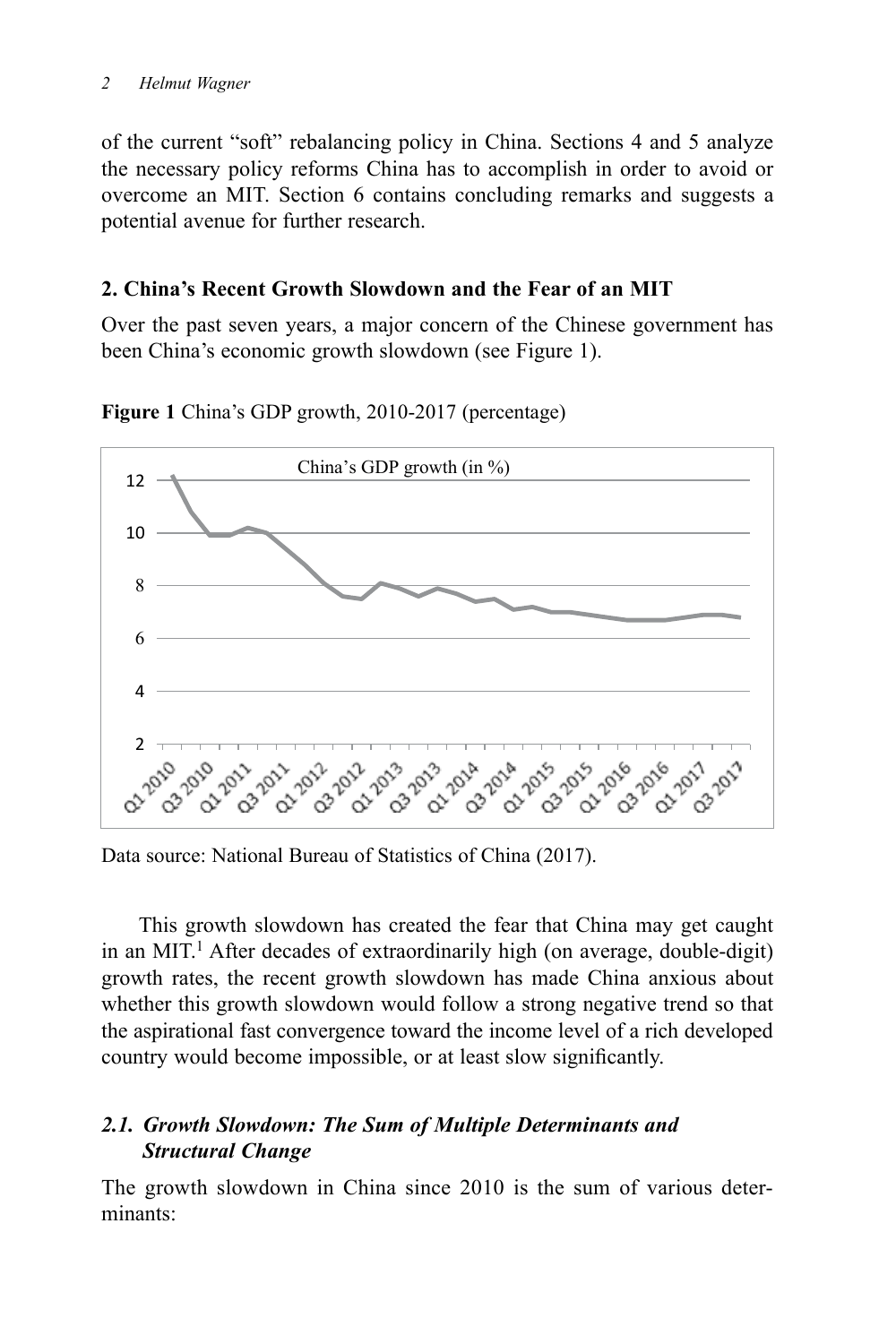- a) After-effects of the global financial crisis
- b) Expansionary counter-policies
- c) China's "rebalancing" policies
- d) Structural change

Determinants (a) and (b) describe short-term effects, whereas (c) and (d) stand for long-term effects (although (a) and (b) can trigger some hysteresis effects, thereby also affecting the mid- to long-term). Whether the recent growth decline will form a structural trend largely depends on the last two factors. While (c) is a policy determinant, (d) is a general or deep development determinant. The determinants (b) and (c) are country-specific factors (which can be directly influenced), whereas structural change is an unavoidable development stage in the development path of any developing country.

In this paper, I focus on the above long-term effects. The first issue is modelling the growth effect of "structural change", generally and specifically in the case of China. Structural change means the change in dominance of sectors. Over time, the economy transitions from an agriculture-dominated economy to a manufacturing-dominated economy to a services-dominated economy (see van Neuss, 2018). The transition from agriculture as the leading sector to manufacturing as the dominant sector is called "industrialization". The second transition, from manufacturing as the dominant sector toward services as the leading sector is usually called "tertiarization" or deindustrialization. This structural change is a common feature of development in all countries.<sup>2</sup> There are at least three major explanations for this process:<sup>3</sup>

- *High income elasticity of services demand* that increases private demand for services in countries with rising income levels (see Kongsamut, Rebelo and Xie, 2001);
- *Sectoral differences* in total factor productivity (TFP) growth, factor intensity and the elasticity of substitution between factors (see e.g. Baumol, 1967; Ngai and Pissarides, 2007; Acemoglu and Guerrieri, 2008; and Alvarez-Cuadrado, Van Long and Poschke, 2017); and
- *Significant negative side-effects of industrialization* such as increasing income disequilibria and other undesired distortionary effects that cause governments to take counter-measures that favour tertiarization (see Wagner 2013 and 2015 for details).

Regarding the second explanation, theoretical and empirical studies suggest that productivity growth in the service sector is lower than productivity growth in the manufacturing sector (Wagner, 2013 and 2015). One reason for this is "Baumol's cost disease", a phenomenon identified in the seminal studies of Baumol and Bowen (1965, 1966) and Baumol (1967). These studies, which show that wage increases generally outpace corresponding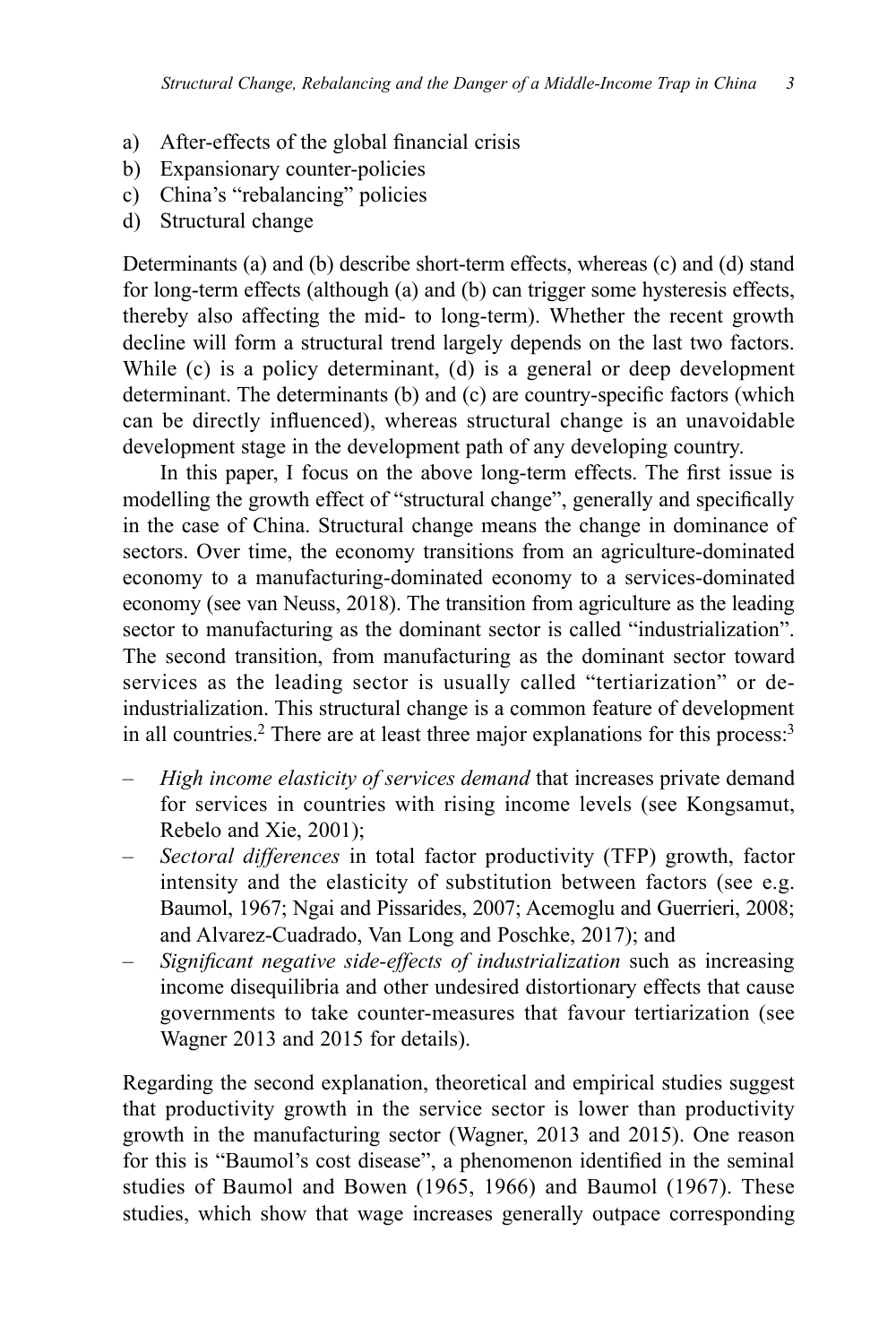productivity increases in the service sector, conclude that overall productivity growth and overall economic growth eventually slows in a society with a growing service sector (tertiarization).4,5

When we look at structural change in China since 1978 in terms of both value added and employment, we see that the service sector only began to dominate the other two sectors (manufacturing and agricultural in terms of both employment and value added) in 2011-2013 (see Figure 2). Thus, China appears to be at the very beginning of its tertiarization phase. Furthermore, we can see from Figure 3 that the average labour productivity growth in China from 2000 to 2016 was lower in the service sector compared to the other two sectors. The difference even widened after 2010.





Data sources: Datastream, Ministry of Human Resources and Social Security, China.

**Figure 3** Average Labour Productivity Growth in China



Data sources: Datastream (National Bureau of Statistics of China, Ministry of Human Resources and Social Security, China), GDP per employed person.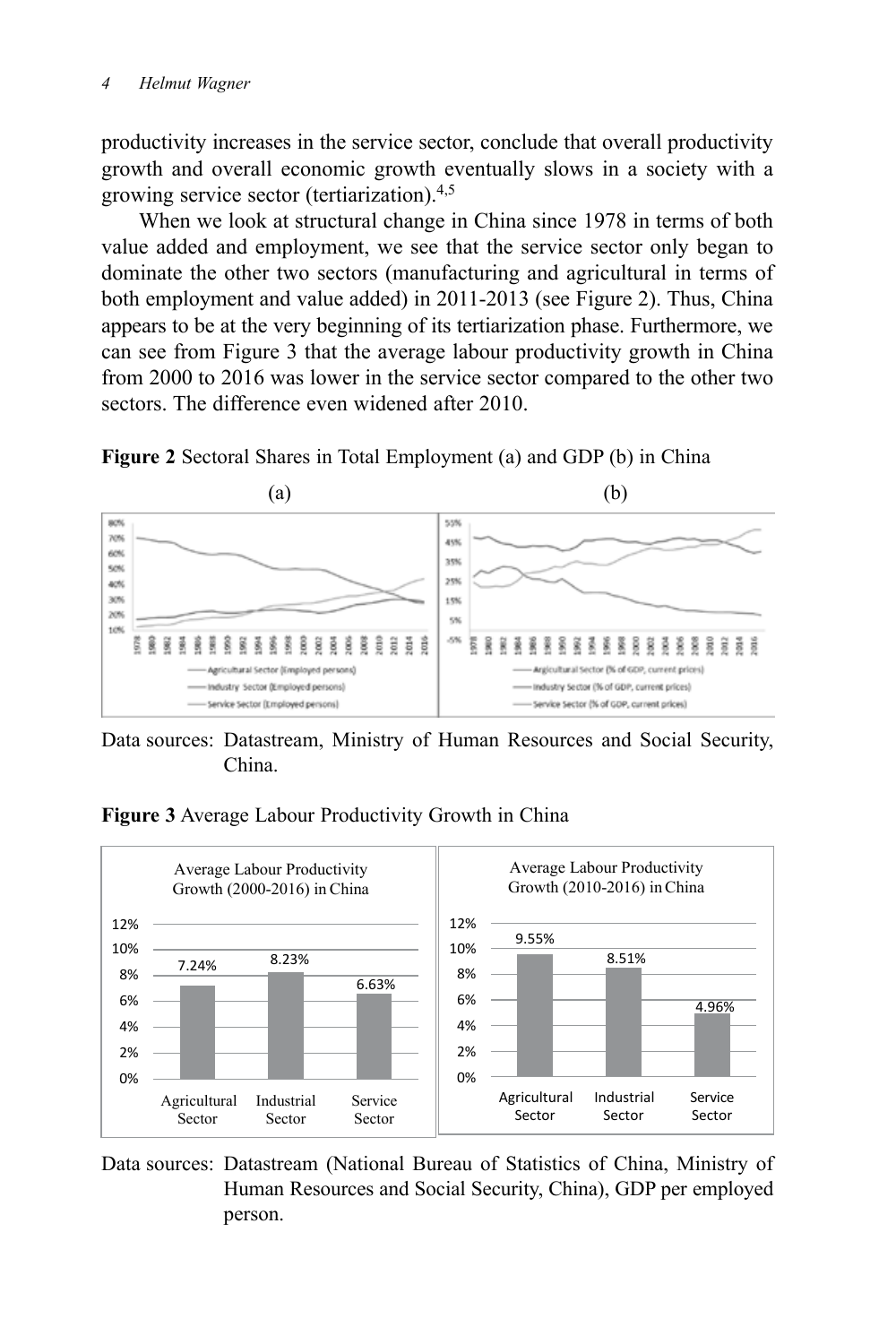Thus, given a relative increase in the sectoral share of the service sector, the growth rate in an economy, and the Chinese economy in this case, will decrease *ceteris paribus* (again, see Wagner 2013 and 2015 for details).

This phenomenon became a major concern during the first half of the  $2010s$  as it raised apprehension that China might slip into an MIT.<sup>6</sup> In section 3, I argue that the recent growth slowdown may intensify as rebalancing proceeds.

### *2.2. MIT Concept*

The term MIT refers to countries that have experienced rapid growth and thus quickly reached middle-income status, however then fail to overcome that income range to further catch up with the developed countries (Glawe and Wagner, 2016).

There are many empirical MIT definitions in the literature referring to either absolute or relative middle-income thresholds. The definitions of Eichengreen, Park and Shin (2012, 2014), Felipe, Abdon and Kumar (2012) and Felipe, Kumar and Galope (2017) are examples of absolute definitions (referring to absolute middle-income thresholds), whereas the definitions of the World Bank (2013), Woo et al. (2012) and Bulman, Eden and Nguyen (2014) belong to the group of relative definitions (referring to the per capita income relative to the US).

Glawe and Wagner (2017a, 2017c, 2019), apply the absolute and relative MIT definitions to China, extend the data and use various growth projections to make MIT forecasts. For the growth forecasts, they use the projections of the Conference Board (2010, pessimistic scenario), OECD (2012), World Bank (2013), Albert, Jude and Rebillard (2015), Bailliu et al. (2016), Zhang, Xu and Liu (2015), Barro (2016), and various versions of the IMF's *World Economic Outlook* forecasts.

Depending on which definition, database, and growth projections are used, one can say it is possible to find empirical support for any possible case, i.e. China is or is not in an MIT; China will or will not fall into the MIT. Indeed, it is relatively easy to produce or manipulate a desired outcome. In Figure 4, we see a brief overview on the Chinese MIT probability implied by the different definitions, taken from Glawe and Wagner (2017c, p. 4). An extensive discussion is provided by Glawe and Wagner (2017a and 2019).

Nevertheless, certain consistencies stand out. The majority of these scenarios imply that China is not yet in an MIT, and most scenarios imply that China is or will soon be in the middle-income range (MIR), but not trapped in an MIT. In most scenarios, China enters the MIT only if the Chinese growth rate drops to 3-4% p.a., a scenario predicted only by the most pessimistic growth projections (e.g. Barro, 2016).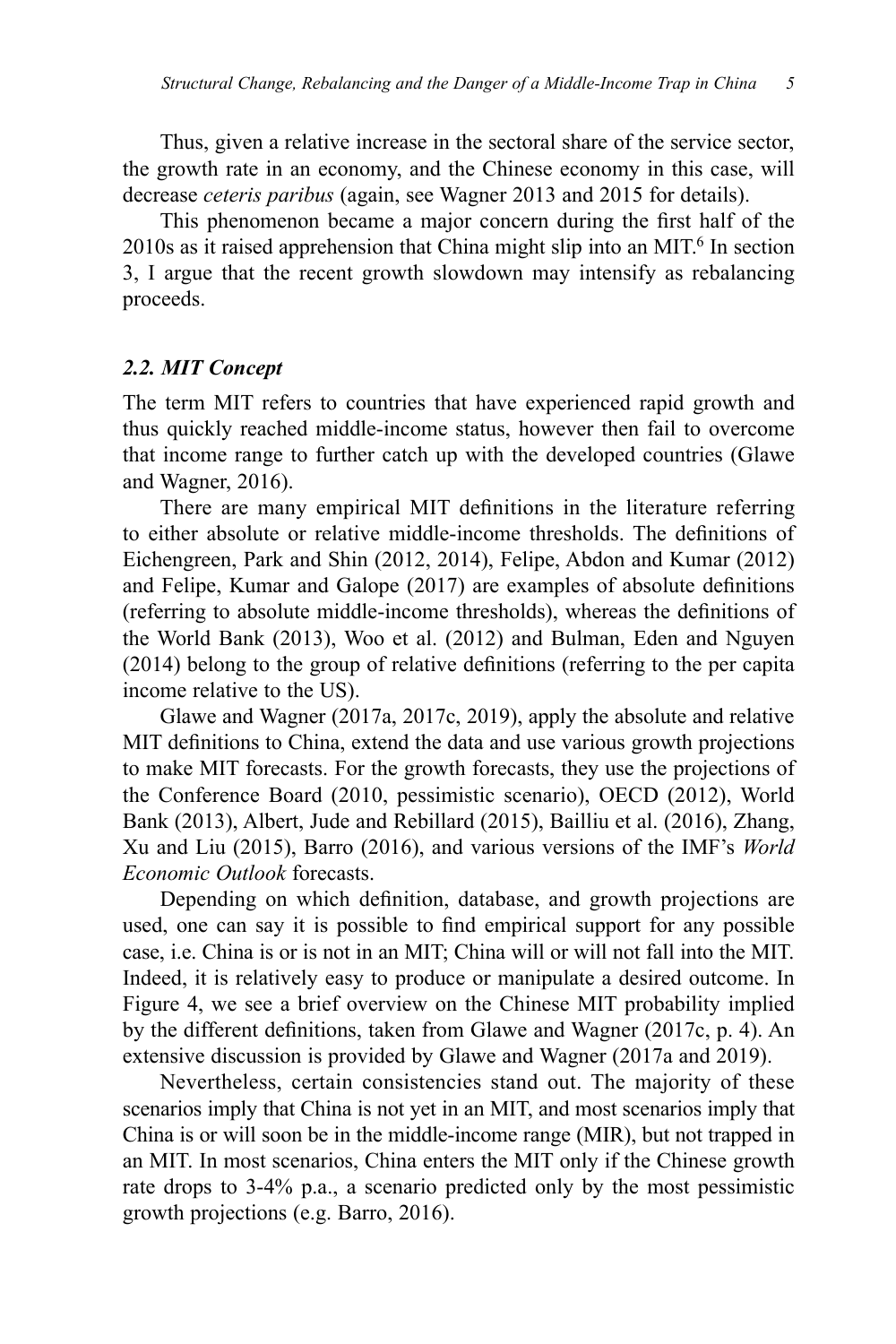# **Figure 4** Implications of the Different Definitions for the Probability of an MIT in China



Source: Modified version of Figure 2 in Glawe and Wagner (2017c, p. 4).

As a whole, one can state major weaknesses of the empirical definitions mentioned. There are, on the one hand, the standard problems associated with cross-country growth regressions, e.g. measurement and specification errors, and sample selection bias. On the other hand, there are some conceptual problems, including the varied definitions of MIR and GDP data discrepancy across (different versions of) databases. For an extensive discussion of the weaknesses of the empirical MIT definitions, see Glawe and Wagner (2017a and 2019).

We have focused so far on empirical definitions for determining whether a country is "trapped" in middle-income purgatory, but there is another major concept in the literature for identifying an MIT. It involves searching for "triggering factors" (such as export structure) that speed up or decelerate growth.

Glawe and Wagner (2017a, 2017c, 2019) perform a meta-analysis of triggering factors identified in the basic MIT literature and apply them to China. Based on their literature survey, they find 18 factors relevant for identifying an MIT. Among these triggering factors, the most widely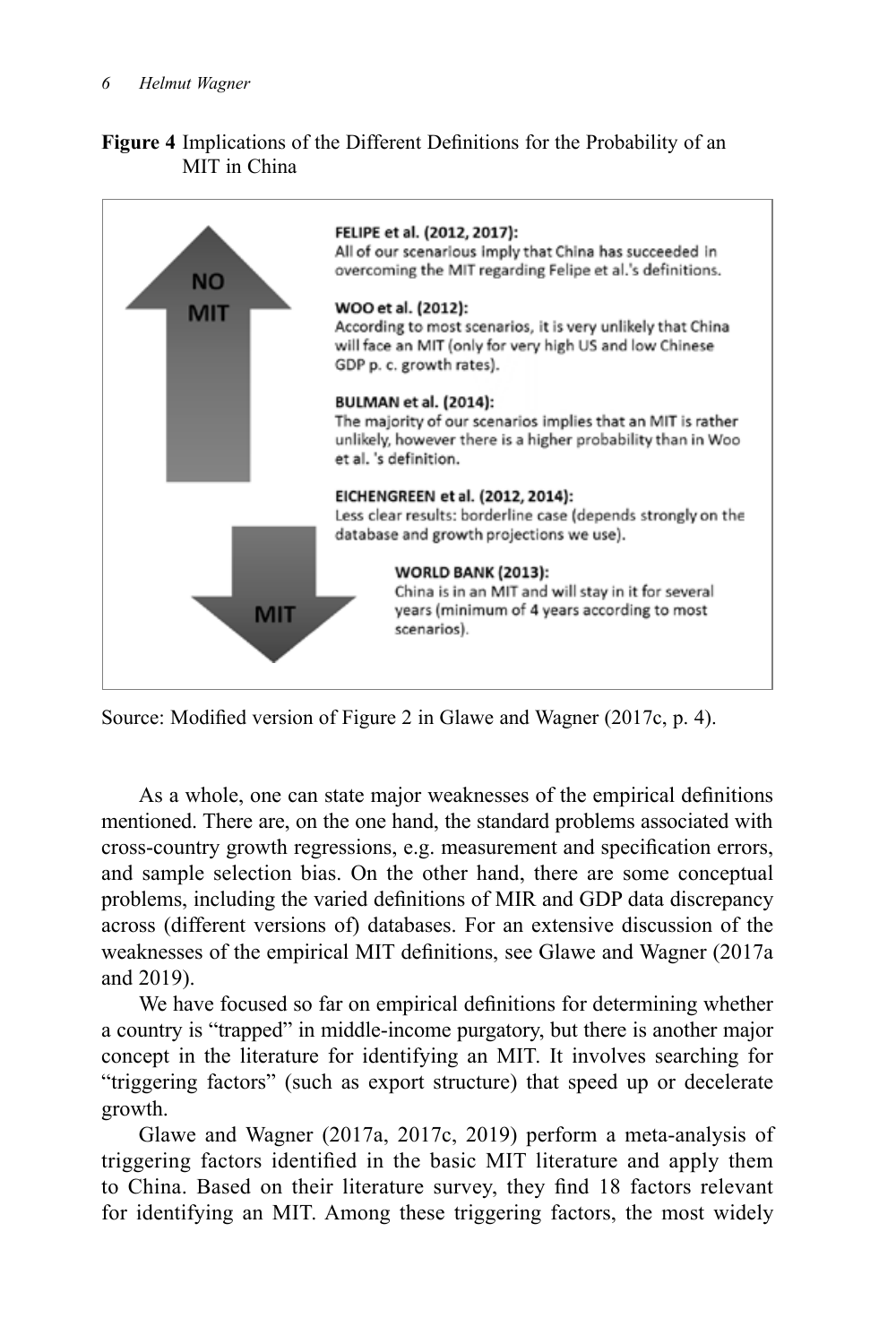mentioned are export structure, human capital, and TFP. They concentrate on these three aspects in Glawe and Wagner (2017a, 2019), and after thorough investigation find that China shows a catching-up tendency with respect to the export structure measured by high-tech exports as percentage of GDP, its export sophistication index (EXPY), and its product space profile.

Regarding TFP, the picture is less clear. While the R&D expenditure (% of GDP) index shows a catching-up tendency, they cannot assess the TFP index correctly due to data problems (TFP data varies widely across studies). However, they discover that China lags behind regarding education (measured as secondary and tertiary average school years, secondary and tertiary education completed, Programme for International Student Assessment (PISA) results, and access to education). Thus, further improvements regarding human capital accumulation and education, as well as a reduction of the widening (rural-urban) educational inequality, seem to be necessary measures to avoid an MIT.

In the following section, I focus on the demand-side triggering factors applied to China. Concretely, I shall ask whether the practiced "soft" rebalancing, which tries to make the costs of reforms bearable by delaying fast and harsh reforms and by conducting stimulative macroeconomic (counteracting) policies, can be regarded as a triggering factor of an upcoming MIT in China.

# **3. MIT as a Result of Ineffective Rebalancing in China**

A major challenge for China is the build-up of imbalances that fuels the need for more rebalancing. I distinguish here between two development waves or sources of imbalances, and thus two rebalancing needs in China since 1978 (see Wagner 2017a). The first wave of imbalances occurred between 1980 and 2010. These imbalances were the result of the prior unbalanced and overambitious convergence path that created the need for the first type of rebalancing ("rebalancing 1") in China. From 2010 to the present, there has been a second wave of imbalances. These new imbalances are the result of expansionary macroeconomic policies to counteract the slowing growth associated with "rebalancing 1". They created the need for additional rebalancing ("rebalancing 2").

# *3.1. The First Wave of Imbalances*

The first wave of rebalancing was the result of the Deng-development strategy or "Dengonomics". It was characterized by the following strategic objectives (see Wagner, 2019):

(1) Stepwise regional development of the country;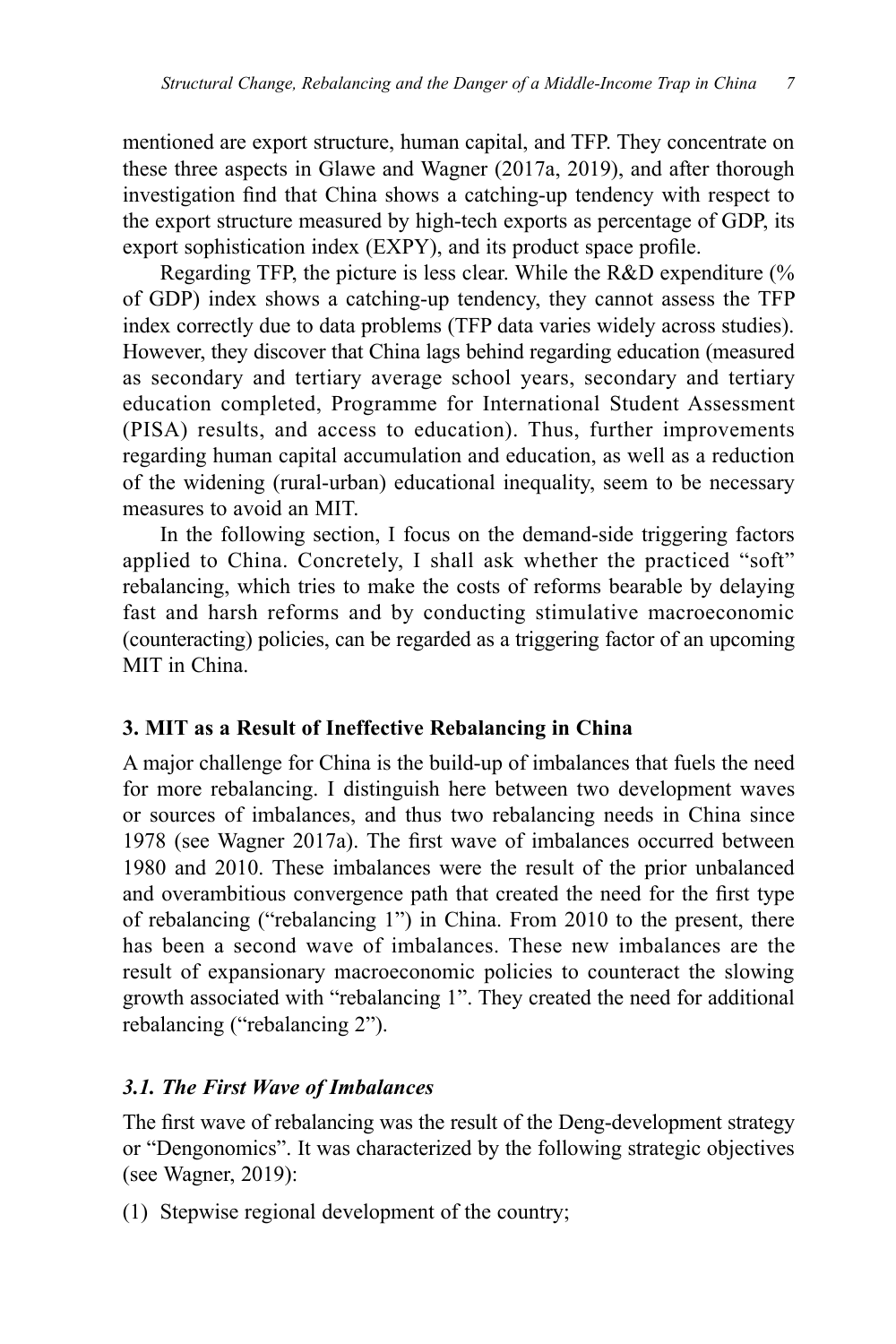### *8 Helmut Wagner*

- (2) Prioritization of maximizing economic growth while "neglecting" the effects on the social and ecological environment in China's boom regions;
- (3) An export-led, industry/manufacturing-supporting growth path;<sup>7</sup> and
- (4) Political "decentralization" (a partial shift of power from the central to the local governments in the regions).

Dengonomics produced ever-increasing imbalances such as

- Income inequality
- Environmental pollution
- Overcapacities
- Political and cultural instability ("historical nihilism") (see Wagner, 2017a and 2019)

Since about 2010, the Communist Party of China (CPC) has accepted the need for "rebalancing", i.e. a new development policy. This paved the way for Xi Jinping's new policy, which was introduced in 2012.

# *3.2. The Second Wave of Imbalances*

Additional imbalances have been built up as the result of the political answer to the growth slowdown in China since 2010. As argued above, the growth slowdown since 2010 has been caused by a sum of various determinants, among them external factors, structural change, and not least by the kind of "rebalancing" policy followed under Xi Jinping (see below). The political answer to this growth slowdown has been expansionary stimulus programs allowing gradual delays of rebalancing 1-type reforms, to make the costs of the policy change acceptable for the public ("stop-and-go structural reforms"). These expansionary stimulus programs led to ever-increasing new imbalances, particularly:

- Expansionary credit growth
- Rising debt levels
- Boom-bust cycles in asset prices (Wagner, 2017a and 2019).

Figure 5 illustrates "micro-stimulus" programs from 2012-2014. The micro-stimulus programs could be seen as desperate attempts to control the costs of structural change and rebalancing (and the associated growth slowdown and increase in unemployment). The challenge for policymakers is making them palatable to the public. If they are too onerous or cause too much suffering among the general populace, they could damage the political legitimacy of the ruling government and the CPC. While the first microstimulus programs were initiated by the central government, during the last couple of years the quasi-autonomous attempts of the local authorities to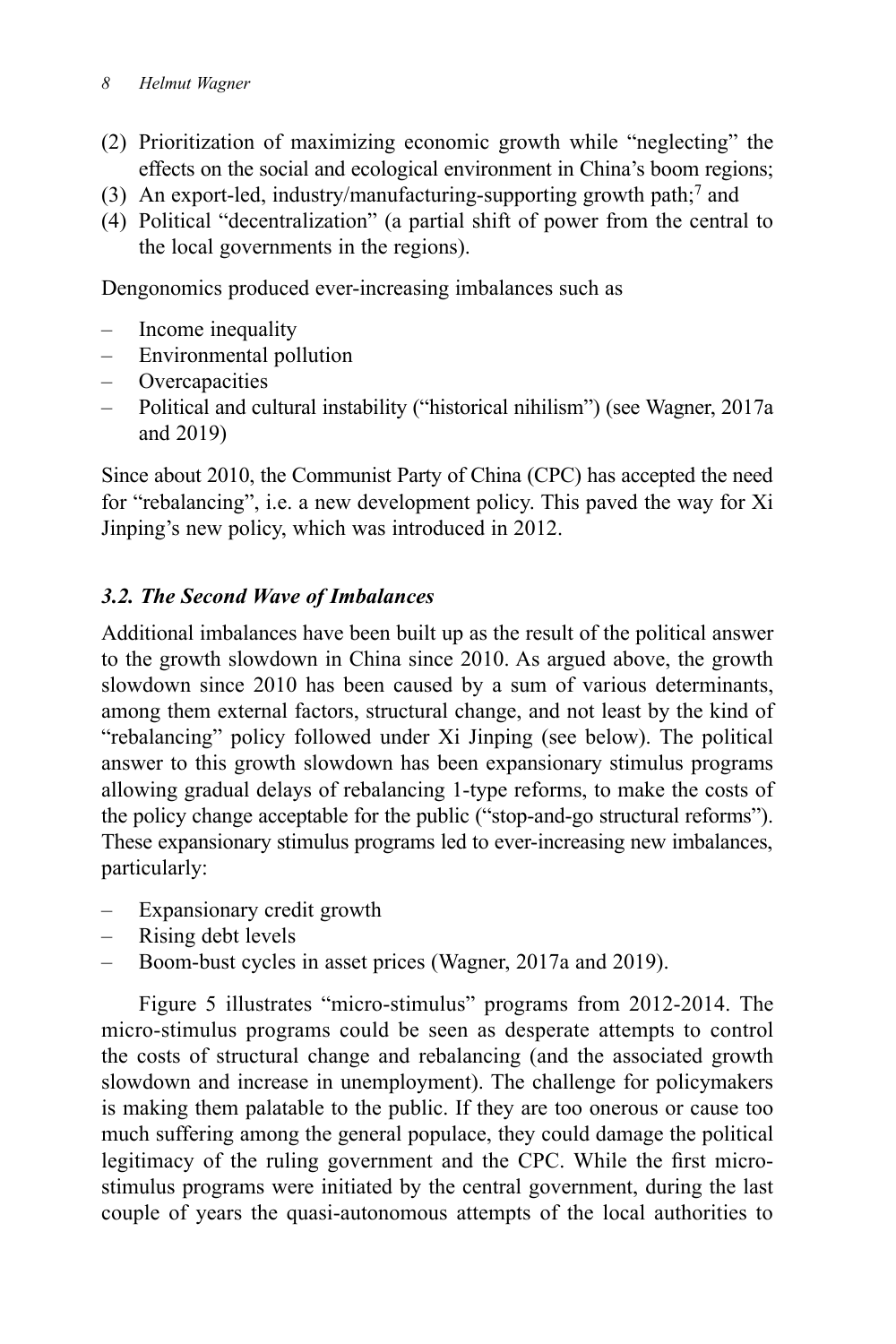

**Figure 5** Micro-Stimulus Programs (GDP growth in percent)

Data source: National Bureau of Statistics of China (2017).



**Figure 6** Widening Credit Gap

Source: IMFBlog, available online at <https://blogs.imf.org/2016/12/16/chinamust-quickly-tackle-its-corporate-debt-problems/>.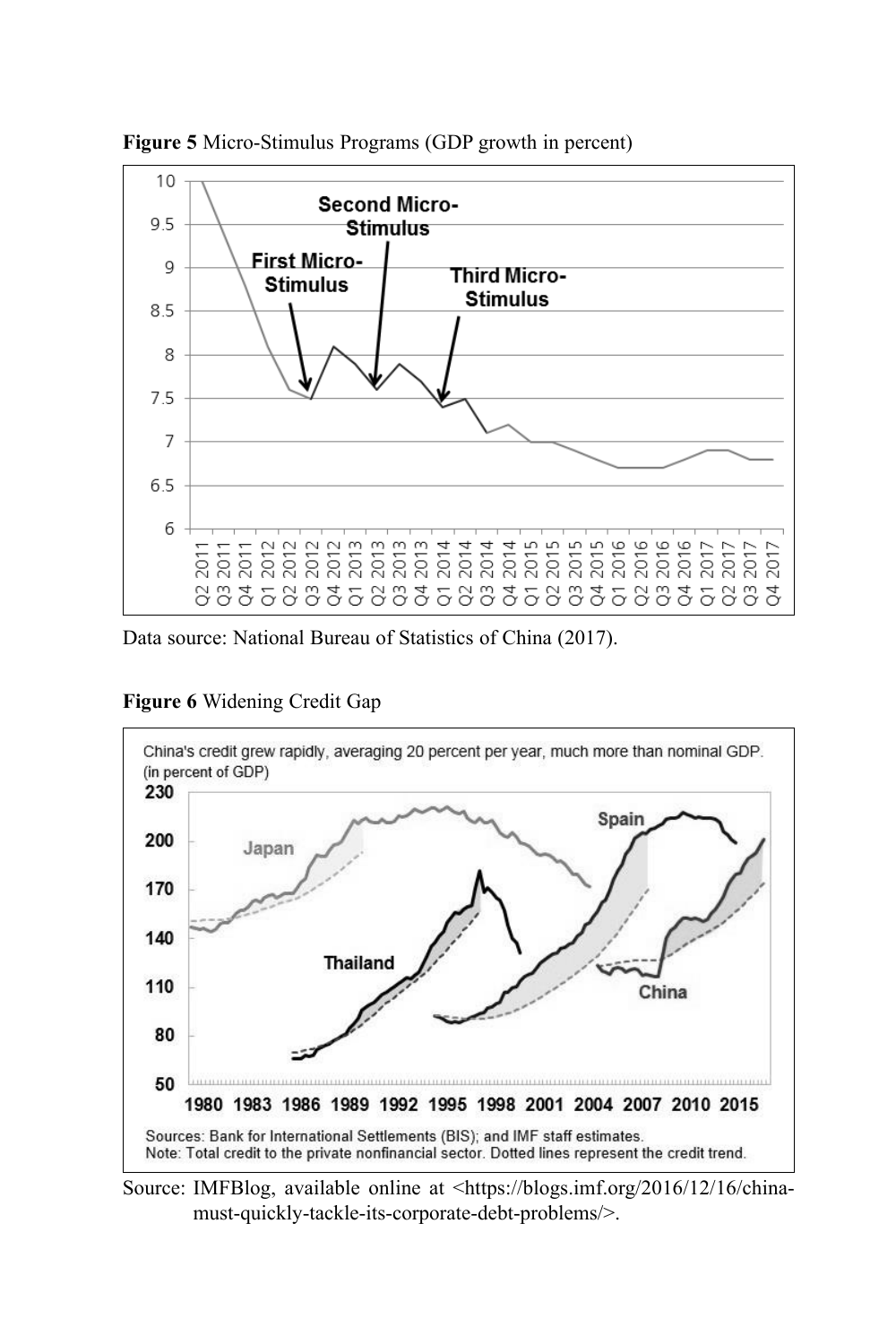protect local firms and local workers, and to maintain high economic growth in their regions, $8$  have created regional growth-increasing (particularly infrastructure) investments. The financing of these investments has been ensured more and more by "shadow banks". This led to the mentioned credit expansion and the debt increase of firms and local governments.

Figure 6 describes a new kind of imbalance, a widening credit gap, triggered by various stimulus programs. China's credit gap, which emerged only over the past ten years, looks quite threatening when we compare it to those of Japan, Thailand, and Spain earlier. Those credit gaps triggered soonfollowing financial crises/busts.<sup>9</sup>

# *3.3. Need for Simultaneously Reducing the Old and New Imbalances*

Today, we see in China the simultaneous challenge of eliminating the old firstwave imbalances ( $\rightarrow$  rebalancing 1) and the new second-wave imbalances  $(\rightarrow$  rebalancing 2). Both rebalancing courses have led to slowing growth. In order to limit the costs for the public, the government has used expansionary macroeconomic policy and in this way created new imbalances (costs). Reducing the above-mentioned new imbalances has required counter-measures such as macro-prudential policies to decrease credit expansion and debt. This, in turn, has exacerbated the danger of a growth slowdown that must again be countered with expansionary macroeconomic policy, creating more new imbalances (see Figure 7).



**Figure 7** The Vicious Circle of New Imbalances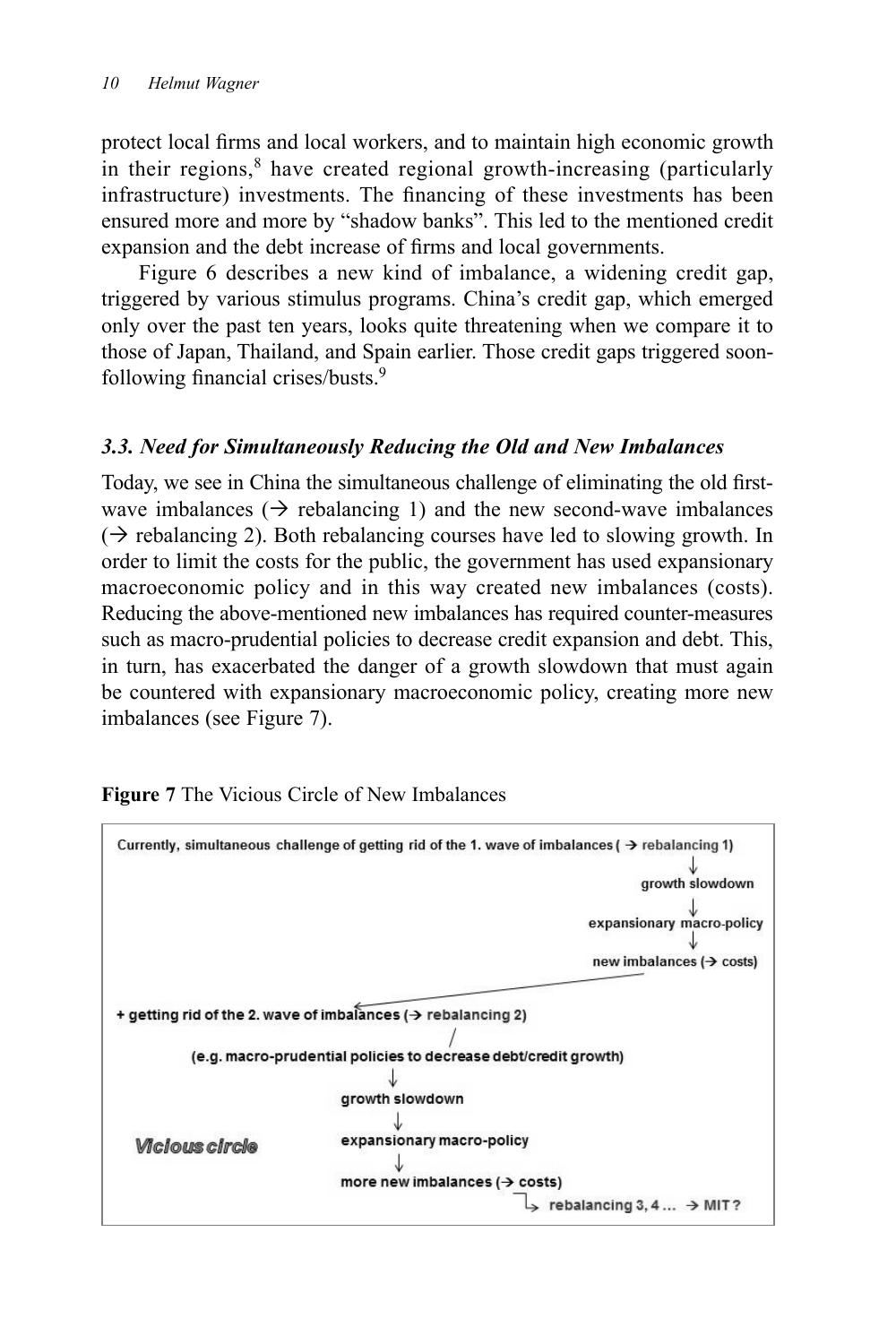With such danger arises the possibility of a vicious circle of new imbalances followed by growth- slowing rebalancing or regulation measures, each time countered by expansionary stimulus programs that generate new imbalances and the need for further rebalancing programs (3, 4, … and so on). The growth slowdown continues, but so does the credit expansion and debt increases. Eventually, China finds itself ensnared in an MIT or a slower growth/convergence path (see Figure 8).

Figure 8 contains seven lines or curves. Line 1 stands for the unbalanced growth path, representing China's overambitious growth/convergence policy over recent decades. Line 2 presents the theoretical balanced growth path. Lines "TH1" and "TH2" present two threshold lines: TH1 for the economic costs of imbalances acceptable by the public and thus politically palatable, and TH2 for the political legitimation threshold regarding the accepted suffering of austerity effects. Curve 3 pictures the option of a benign-neglect reaction of politics to the imbalances. Curve 4 delineates the effects of a sharp proactive policy reaction to the imbalances. Curve 5 illustrates the actual "soft" rebalancing (stop-and-go proactive) policy of China's government over the past six years.



**Figure 8** Alternative Growth Paths

Notes: TH1: economic threshold line. TH2: political threshold line; Line 1: unbalanced growth path. Line 2: balanced growth path. Line 3: benignneglect policy leading either to a significantly lower (balanced) growth path (Line 3a) or a (stepwise) return to the old balanced growth path (Line 3b). Curve 4: strong reaction (shock therapy). Curve 5: stop- and-go proactive policy (soft rebalancing).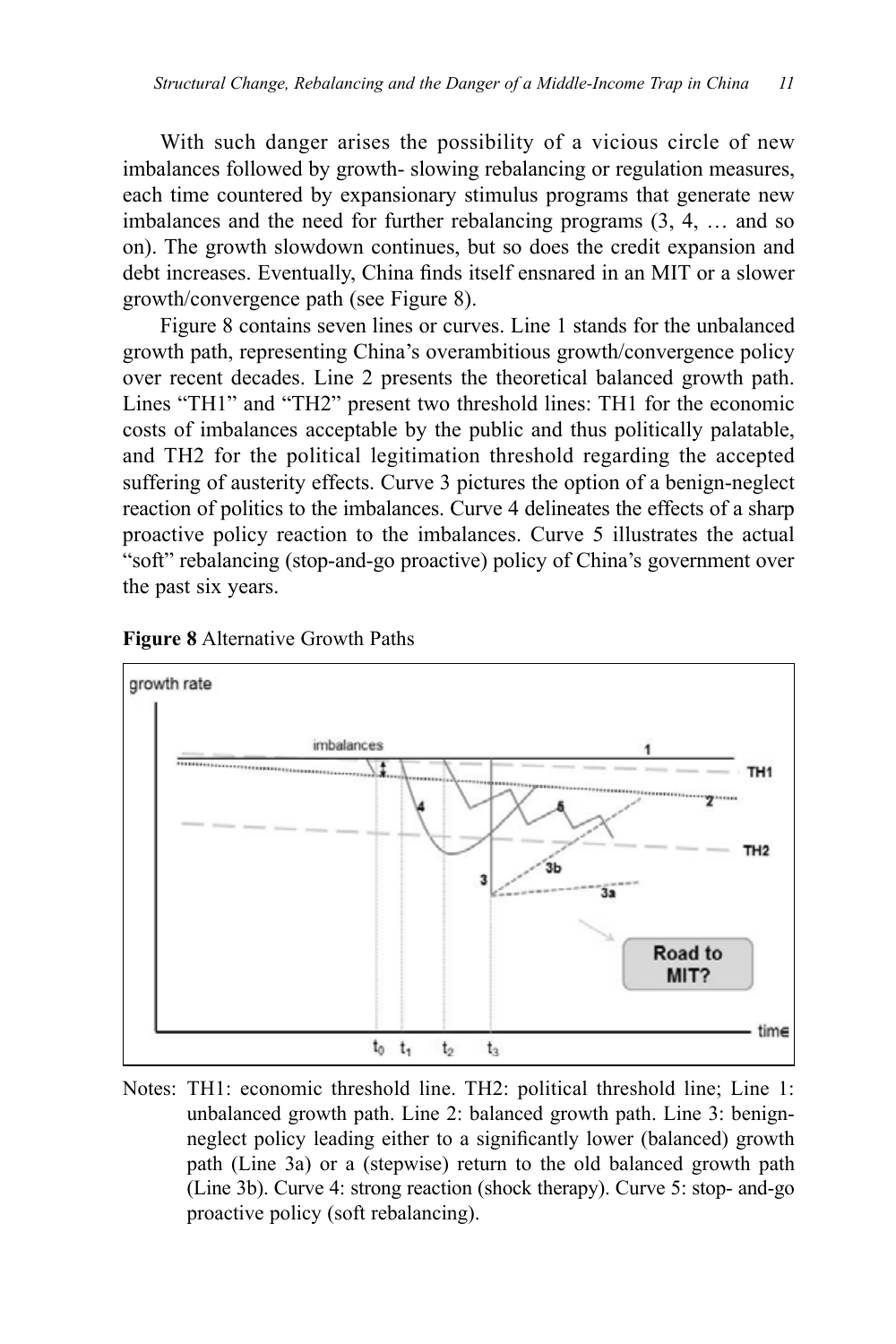Figure 8 is based on a scenario, whereby, in  $t_0$ , a new government considers which policy it intends to adopt for the next few years to tackle and offset existing imbalances. The government (acting under uncertainty) has two general options, each with multiple sub-options:

- (1) The government follows a *policy of benign neglect*, which is comparable to the central bank policy approach of many countries before the global financial crisis. Here, the government waits and continues down the unbalanced growth path until it determines:
	- (i) whether the imbalances will actually do serious damage. The government's hope is that they do not, and therefore there will not be a crash (occurring with probability  $x<1$ ), or
	- (ii) if serious damage looks inevitable (i.e. when with ever-increasing imbalances and thus ever-increasing economic costs, depicted by the gap between line 1 and 2, line 1 overshoots the economic threshold TH1 in Figure 8), whether the damage is sufficient to trigger a crash. In this case, the government's hope is that the mess (the effects of the crash) can then be cleaned up quickly and with manageable costs.

Choosing the benign-neglect option (1), depicted in Figure 8 as line 3, could be rational or acceptable for an independent central bank, particularly if it has committed mainly to stabilizing the price level. For the CPC, however, such a strategy would have been seen as too risky as a crash (occurring with a probability of 1-x) would have created a recession so deep that the political legitimation threshold TH2 would surely have been undershot and thus posed a threat to the power of the CPC.10

Therefore, the Chinese government chose the second option, namely:

- (2) The government follows a *proactive policy*, whereby the government acts to reduce the imbalances in a timely fashion, e.g. by hiking interest rates significantly or cutting back on public investment. Here, the government again has two sub-options. It can either:
	- (i) move ahead with a painful reform (shock therapy), hoping to eliminate the imbalances very fast. This is depicted by curve 4 in Figure 8. However, such a strong policy reaction is likely to produce large transition costs and undershoot the political legitimation threshold TH2. With probability z, the undershooting of TH2 will only be short, but with probability 1-z it can also take a long time.<sup>11</sup> The government may not find such a risk acceptable, because it could mean being swept out of power or banished from the political scene.
	- (ii) the government can alternatively adopt a "soft" proactive policy reaction, represented as a stop-and-go policy (curve 5 in Figure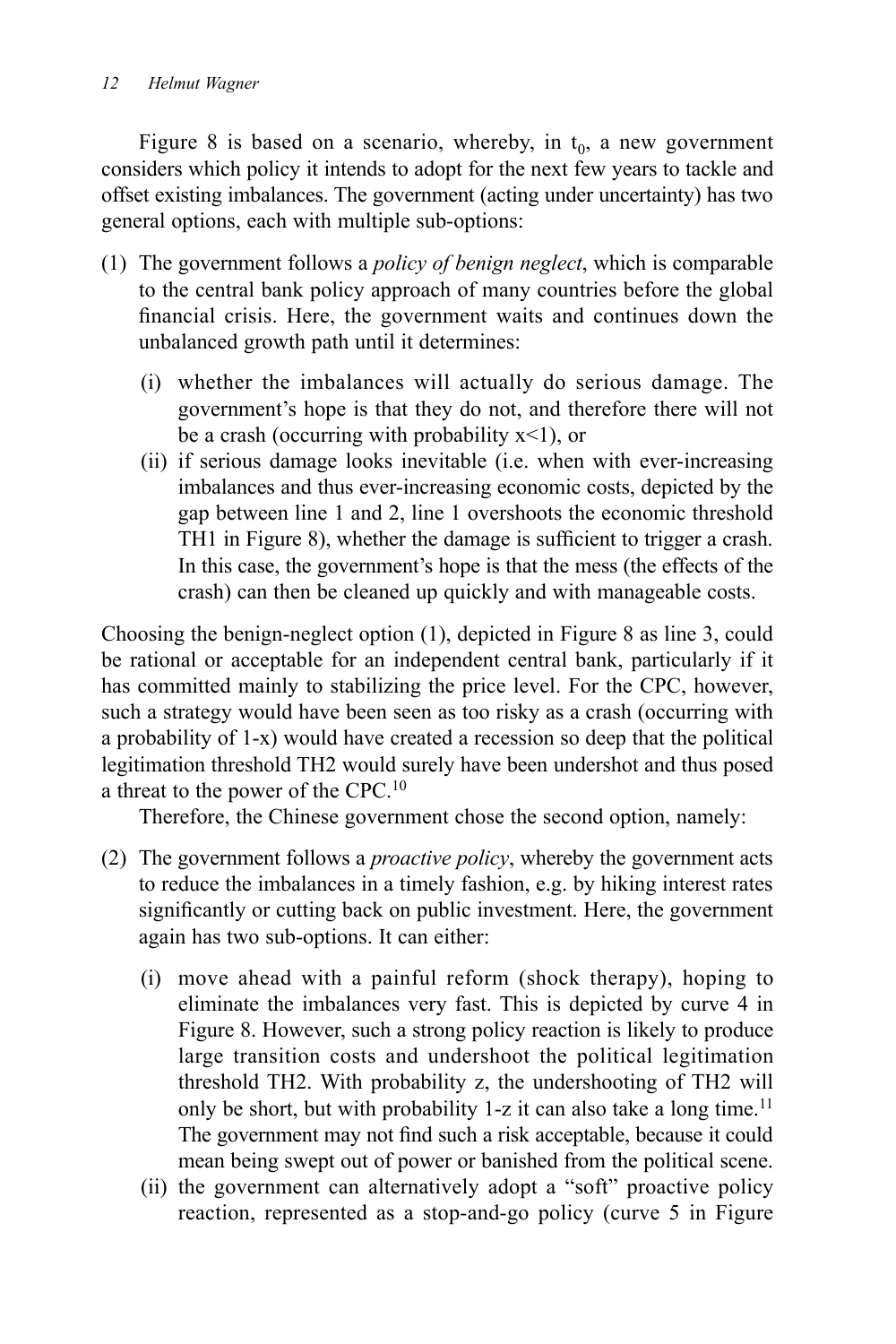8). As soon as the transition costs get high so that the growth path approaches the TH2 threshold, the government temporarily returns to an expansionary policy reaction (thus stimulating the economy for a while). By doing this, the imbalances grow again, the government returns to the restrictive reform course, but only until growth threatens to fall below the TH2 threshold. The cycle is then repeated.

This "soft" rebalancing policy comes with its own risks. In the case of China, it is associated with the repeated use of corrections to counter the negative effects of restrictive policy measures by conducting credit-financed stimulus programs as soon as the growth slowdown approached the political threshold line (TH2). Growth may be stabilized (or even increased) for a while with the increase in imbalances associated with this stimulus policy. Eventually, the restrictive policy measures have to be re-initiated, however. This process can be repeated several times even as growth slowdown gets deeper and deeper. Ultimately, despite all transitory stimulative counter-measures, the policy may threaten to undershoot the political legitimation threshold – exactly what the government originally sought to avoid with this strategy option. The advantage of the soft rebalancing option is that it may buy the government time to allow technological and other innovations to save the day. It would allow time, for example, to make the shift to Xiconomics (see below) and draw the growth trend back toward the balanced growth path (line  $2$ ).<sup>12</sup> Therefore, the chosen policy strategy in China in the current decade cannot be assessed as irrational, only as probably over-optimistic.

# *3.4. MIT Concept vs. Low Convergence Concept*

Despite misconceptions, falling into an MIT does not mean the economy will stagnate (growth rate of zero), but only that convergence occurs so slowly that even after decades of catching up a country remains mired in middle-income territory. Thus, while MIT avoidance is the popular theme, this potential misunderstanding may not make it the most appropriate concept for analyzing China's current challenges. For China's leaders, after all, the issue is not whether the country is trapped in an arbitrarily defined middle-income range for an arbitrarily defined period of time, but whether China risks falling back to a much slower convergence path so that the convergence expectations of the government and in particular of the people are disappointed and a political legitimation crisis emerges. As mentioned at the start of this discussion, China wants to catch up to the leading industrialized countries and experience fast convergence. Xi Jinping has reiterated this goal, stating that he wants to lead China until 2049 to a state where China is at eye level with the United States and then goes on to become the world-wide frontrunner in major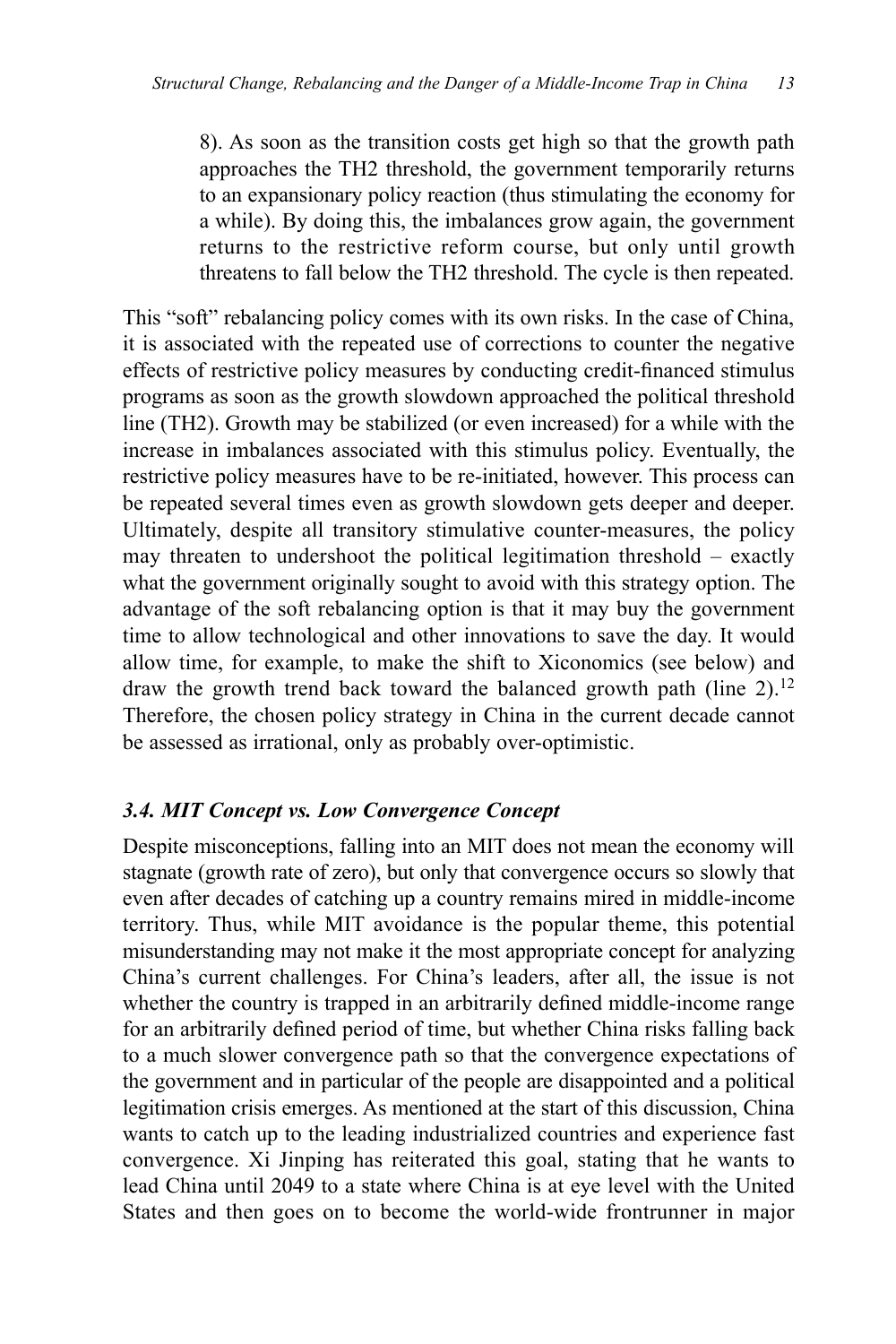technological branches ("Made in China 2025"). This economic view is paired with the hope of regaining the political "soft" power of former times ("Make China great again"). Not reaching these goals will lead to disappointments and can trigger a political legitimation crisis dangerous for the CPC.

In this context, it has to be emphasized that technological innovations are insufficient in themselves to avoid a steady growth (convergence) slowdown triggering an MIT. China also needs to create incentives for a market-friendly, open environment (entrepreneurial spirit). This again requires steady new institutional reforms. Furthermore, it needs a macroeconomic policy that effectively manages the reduction of the old and new imbalances. Otherwise, the country may fall back from a high to a low convergence path ending up on an MIT-convergence path (see Figure 9). Figure 9 assumes that countries that want to catch up and join the ranks of rich, developed countries (here the US) need to get on a rapid or very-high-convergence path. Indeed, China earlier was on such a very-high-convergence path. Due to structural change, however, China fell back to a lower convergence path (here described as HIT, high-income trap path), and threatens to shift to the low-convergence MIT (middle-income trap) path. $^{13}$ 

Why? The reason is the above-described delay of necessary structural reforms and the imbalances built up by the associated credit-financed stimulus programs. Only by steadily creating both, new technological innovations (at the highest level) *and* institutional reforms, can a country avoid getting stuck on an MIT path and return at least to the HIT path.<sup>14</sup>



**Figure 9** Various Convergence Paths (1)

Note: HIT, MIT, and LIT stand for high-income trap, middle-income trap, and low-income trap, respectively.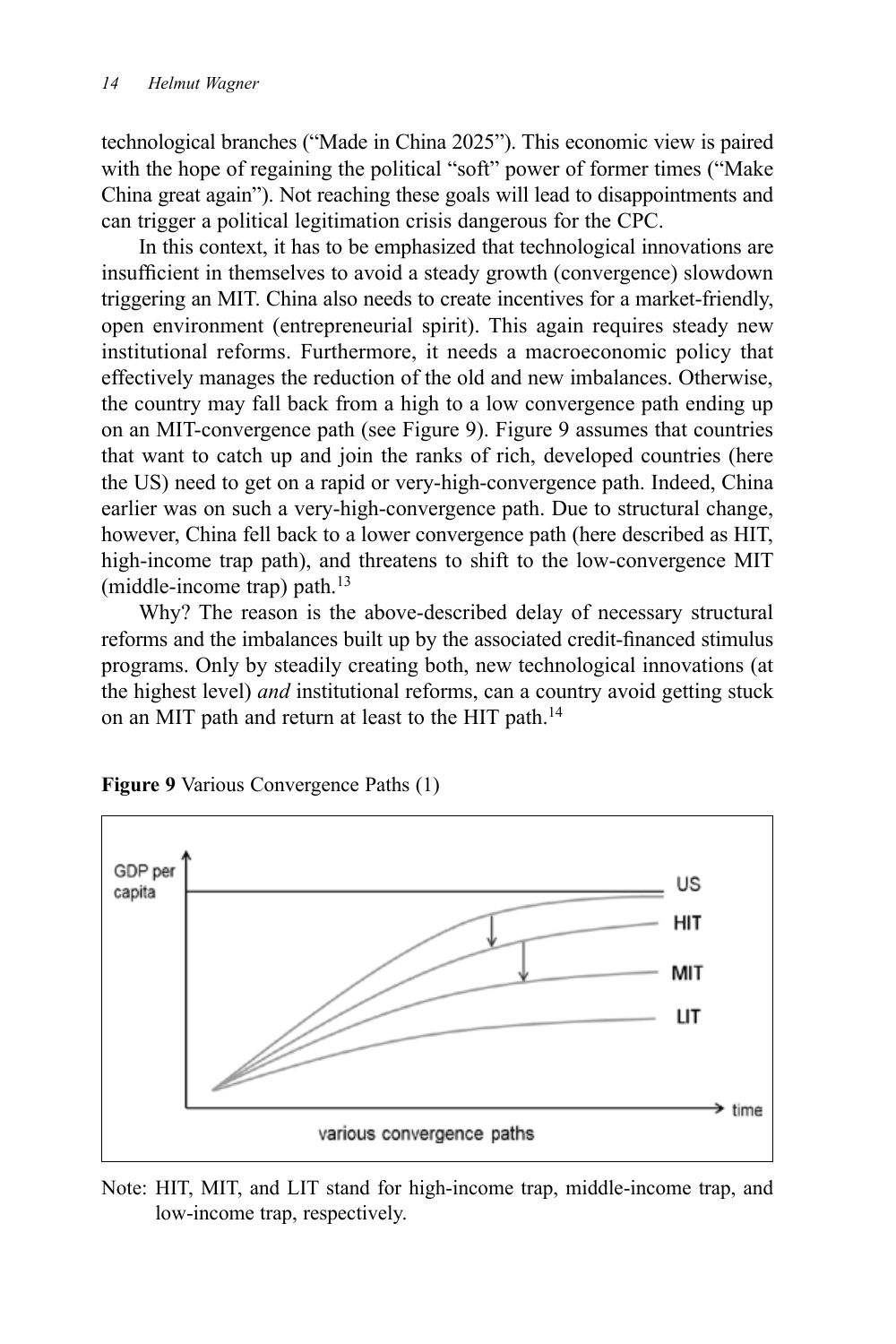### **4. Growth Slowdown (after 2010) Cyclical or Trend? – Revisited**

At the start of this discussion, I posed the question of whether the growth slowdown between 2010 and present was a cyclical or structural trend. I assess this by looking back four decades to 1978 when China's major reforms began.

Figure 10 shows that China has experienced several sharp up-and-down fluctuations over the past 40 years. These are not business cycle fluctuations, but growth fluctuations. Each deep growth trough (1981, 1984, 1990, 2001) could only be reversed by comprehensive political reforms. Glawe and Wagner (2017b) describes this in detail using a neoclassical growth model based on the multi-sector modelling literature (Laitner, 2000; Kongsamut, Rebelo and Xie, 2001; Ngai and Pissarides, 2007; Acemoglu and Guerreri, 2008). Here, a market-exogenous MIT explanation is suggested, whereby Chinese growth since 1978 has been created by a series of reforms:

*Phase 1*. During 1978-1984, reforms mainly occur in the agricultural sector. This phase is highlighted by an increase in agricultural goods prices around 1979, the implementation of the household responsibility system (HRS) reform (1981-1984), and the increase in arable land (1982-1985).

**Figure 10** Growth Fluctuations



Data source: Datastream (National Bureau of Statistics of China), GDP (constant, % YoY), dashed lines at the right-hand side of the figure are own calculations for illustration purposes.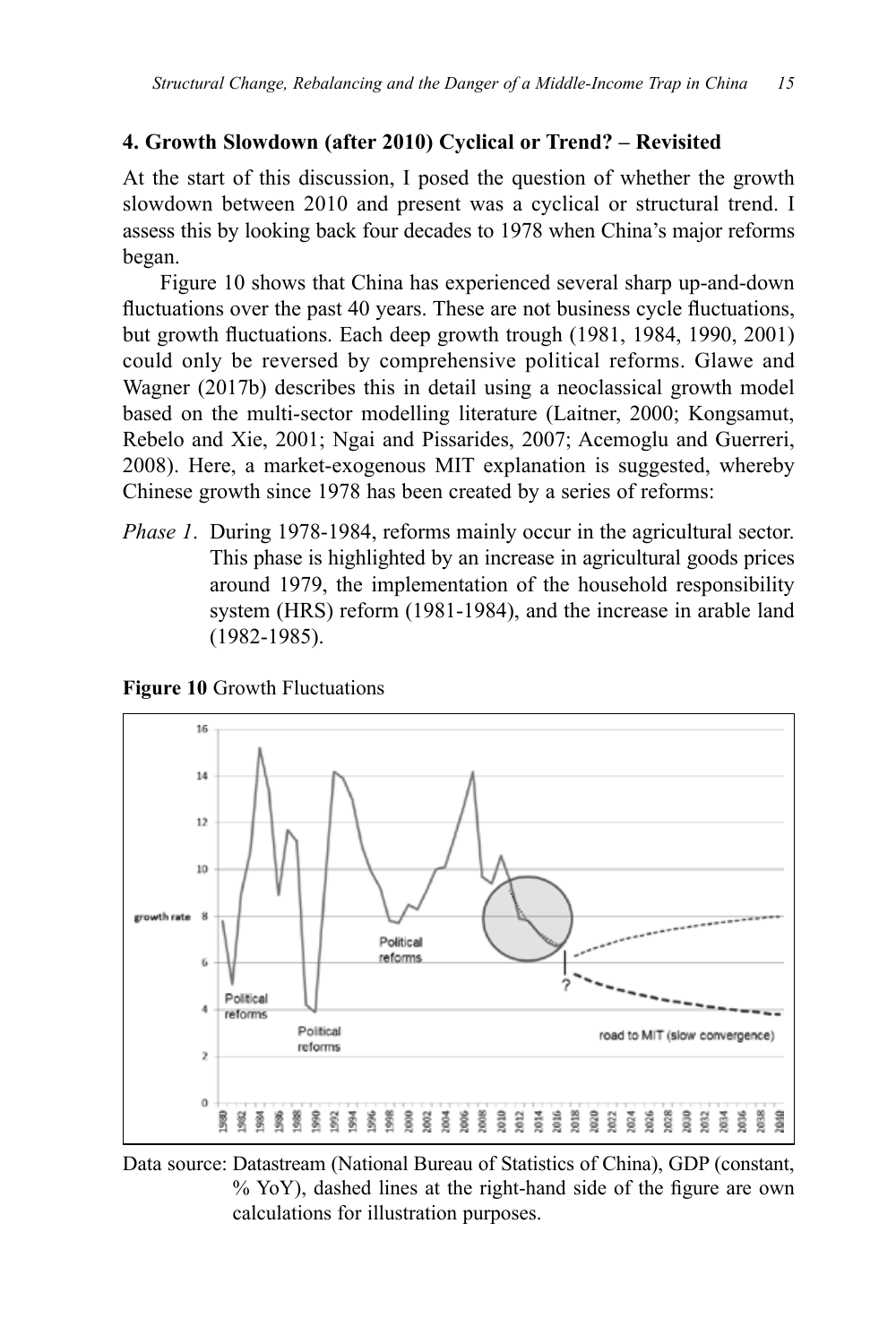- *Phase 2*. During 1985-1992, the policy reforms happen primarily in the manufacturing sector. We see the emergence of a dual-track system in the manufacturing sector, and creation of a favourable policy environment for township and village enterprises.
- *Phase 3*. From 1992 to present, the policy reforms are introduced via FDI and trade. Highlights include Deng Xiaoping's southern tour in 1992 (commitment to open-door policy), further liberalization of trade (WTO accession in 2001), and nationwide implementation of FDI-enhancing policies.

All these reform phases generated a series of *transitory* growth phases.

In 1978, China had a large potential for transitional growth-generating reforms and by gradually exploiting the growth potentials of the reforms, it accomplished the middle-income range in a relatively short amount of time. However, if this potential for simply enforceable reforms is exploited, China's growth slows, and there is a danger of an MIT.

Among all the reforms, the third-phase reforms could also trigger relatively high growth rates over subsequent decade(s) if China manages to  $(a)$ accumulate further capital via FDI and (b) exploit the technological progress embodied in FDI.

In addition, the reform of the service sector appears to be a necessary sequel to the reforms since 1978: According to the above-mentioned model (and the standard literature), services will account by far for the largest share of the Chinese economy in the future. Hence, future total factor productivity will depend increasingly on service sector productivity. This is also the result of the growth-projection studies in Wagner (2015) and Murach and Wagner (2017).

### **5. How to Avoid an MIT/Slow Convergence in China?**

Against the background of the above argumentation, implementing the following political measures in China may be helpful in avoiding an MIT:

- (1) Sharpen and speed structural change reforms (rebalancing 1) and accept the associated long- term decrease in the growth rate.
- (2) Decrease the credit expansion, the high level of bad loans on bank balance sheets, and the high debt level (particularly corporate debt) built up in the current decade – and accept the associated short-term decrease in growth rate.
- (3) Increase technological innovation, particularly in the service sector.
- (4) Increase institutional reforms and innovation, acknowledging that measure (4) is a precondition for making (3) more productive.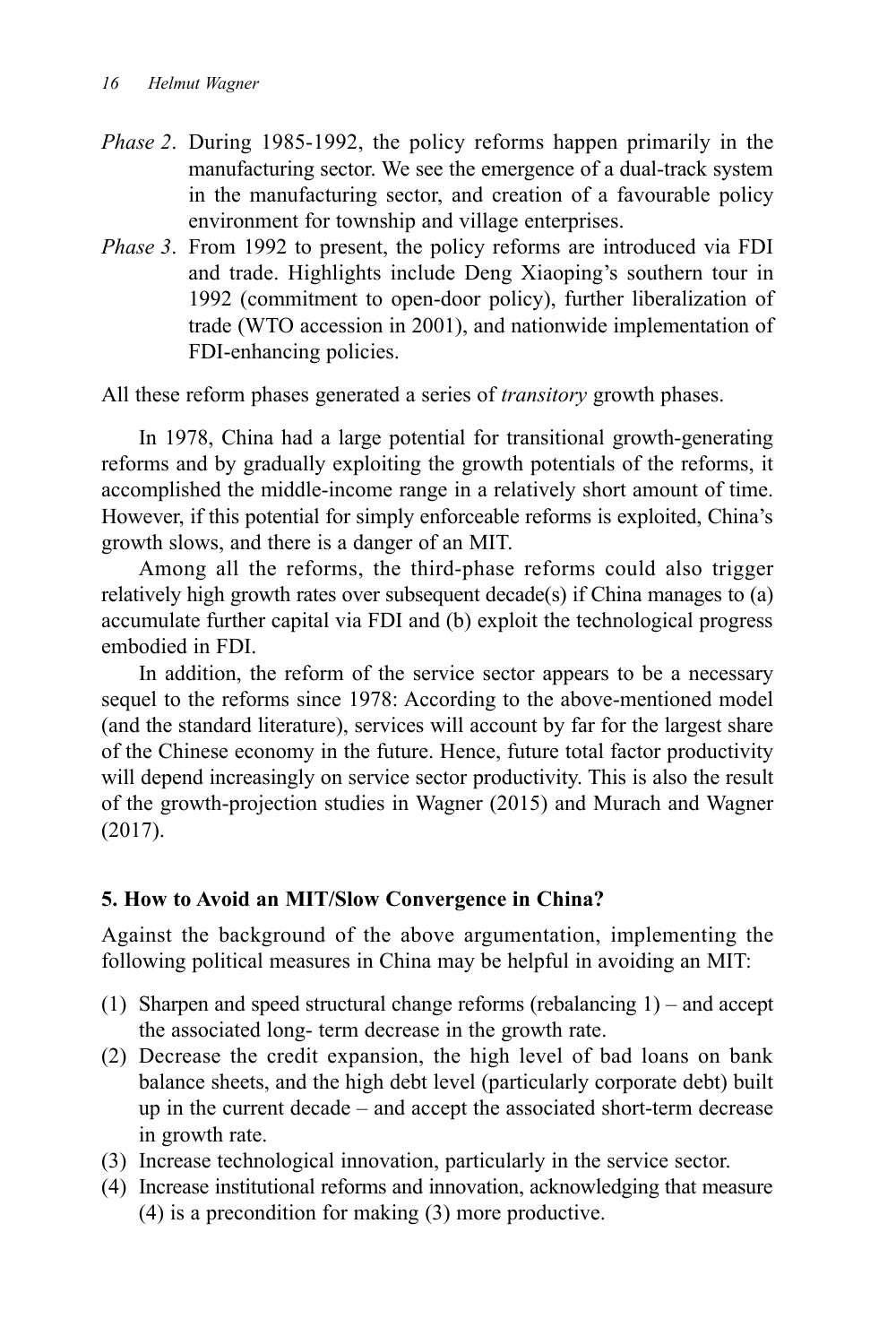**Figure 11** Various Convergence Paths (2)



By implementing (and only by implementing) both measures (3) *and* (4), a sustainable return movement from the MIT convergence curve to the HIT convergence path and beyond is possible (see Figure 11).

One major pitfall of China's present development strategy appears to be a lop-sided fixation on technological innovation, most notably the "Made in China 2025" program.

Although "Made in China 2025" and the "One Belt, One Road" initiatives are important steps toward strengthening the country economically and as a global political power, this probably will not be enough to ensure further fast convergence (sufficiently high growth). What China also needs to do is install institutions that (i) promote entrepreneurial spirit in business and administration, and (ii) trigger creativity in education.

The question here arises as to whether China's current policy strategy, called "Xi-strategy" (Wagner, 2019) or Xiconomics (European Central Bank conference,  $2018^{15}$ ), is appropriate for addressing these needs. Wagner (2019) argues that the set of policy pillars of the Xi presidency, i.e. "Xi-strategy", comprise four elements:

- (1) An attempt to integrate the western regions of China into China's development strategy.
- (2) An emphasis on improving the social and ecological standards within China.
- (3) Rebalancing the economy toward a consumption- and service-led growth path.
- (4) An attempt to (re)stabilize society by re-authorizing the political system (refocusing on central control) and rejection of Western values.

This strategy, elsewhere referred to as Xiconomics, is here understood as the policy strategy of Xi Jinping that tries to achieve his goals of rapidly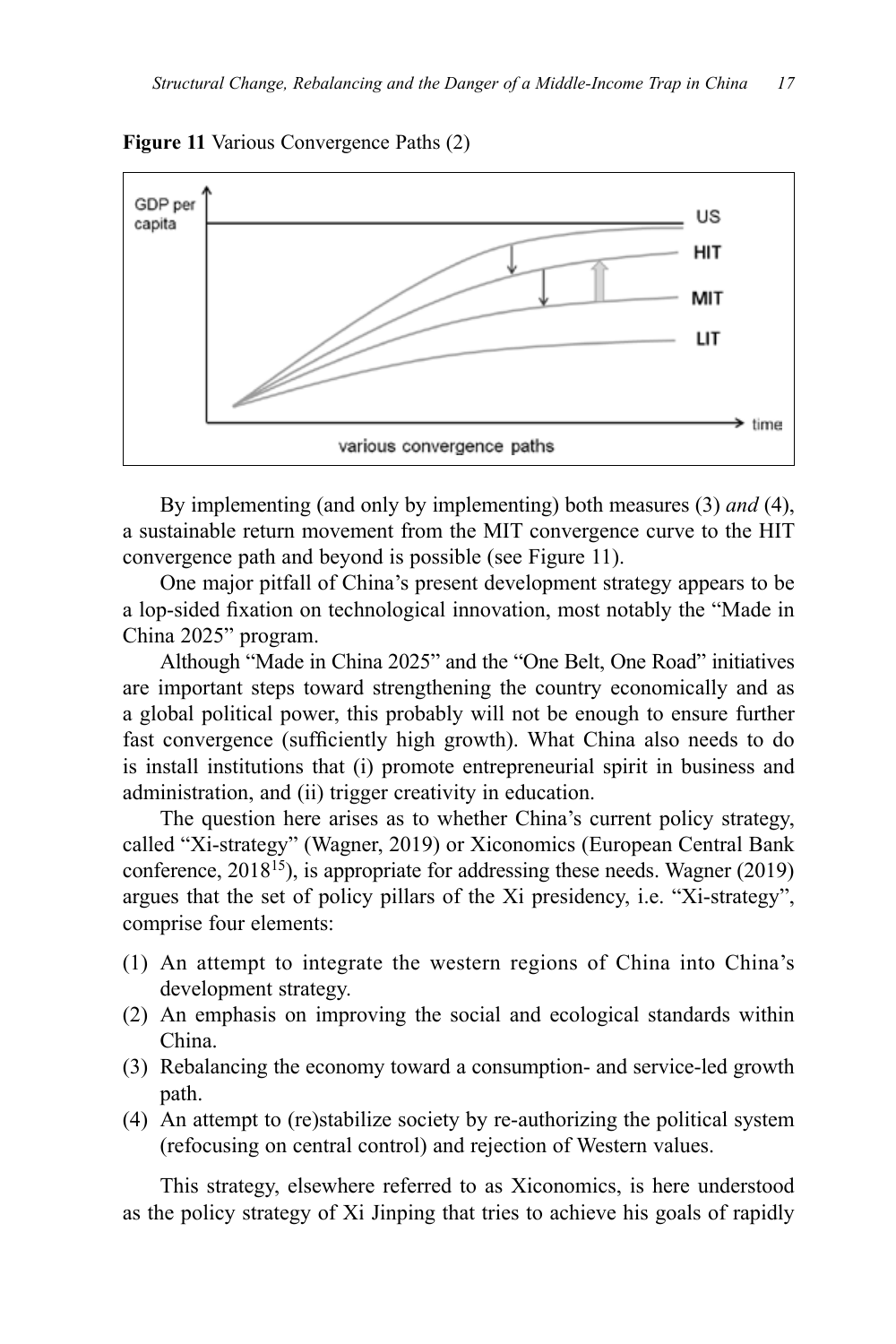catching up – economically, technologically, and politically – with the world's leading developed countries. The adequacy of this strategy for reaching these goals can be discerned to some extent with what I call China's "magic triangle."16 To my understanding, China's president Xi Jinping seeks to simultaneously achieve three major political-economic goals (see Figure 12):

- Goal 1: (Re)stabilize the economic and social system ("rebalancing").
- Goal 2: Maintain high, sustained growth and fast convergence.
- Goal 3: Maintain and strengthen the political power of the CPC.

The latter could be extended to a fourth goal of attaining world power status.

There is a fear that Xi-strategy, and its policy pillar (4) of hardline authoritarianism in particular, may thwart the mid- to long-term Goal 2 of high growth and fast convergence. Authoritarianism hinders the building up of institutions that foster entrepreneurial spirit and creativity in education. On the other hand, Xi-strategy makes it easier to meet Goal 1 (stabilization), China's most pressing challenge over the next five to ten years. Last, but not least, it best ensures the power of the CPC (Goal 3) over the coming decades, which in turn supports China's efforts to gain world power status. However, whether sufficiently high sustained growth for fast convergence (Goal 2) can be achieved in China with this strategy depends mainly on whether

Figure 12. China's "Magic Triangle"

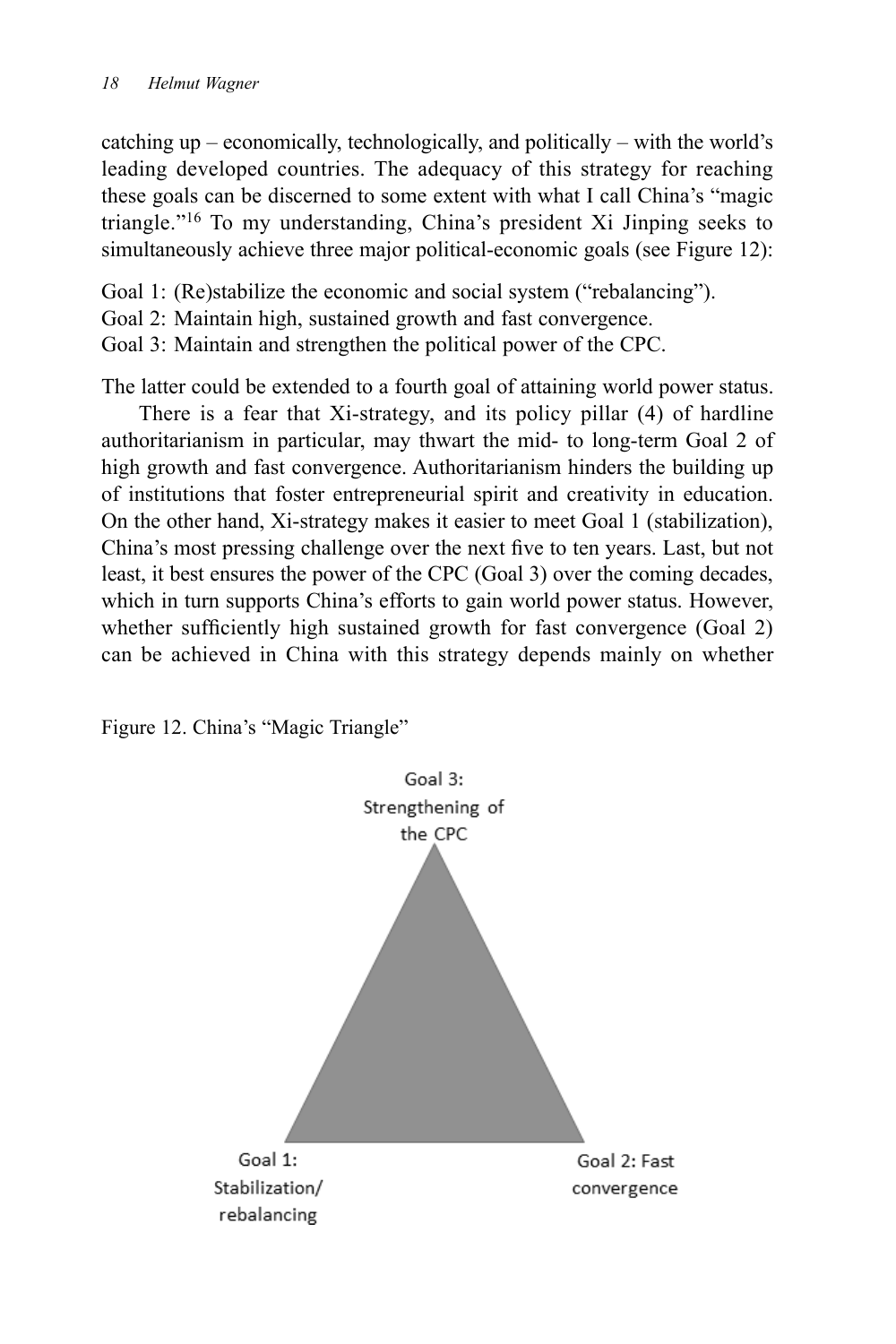president Xi Jinping and the CPC are willing to give up some power (reduce authoritarianism) and allow further liberalization once stabilization (Goal 1) has been achieved.

### **6. Concluding Remarks and Further Research**

In this paper, I first described the recent growth slowdown and fears of an MIT in China. After enumerating various determinants of this growth slowdown, I next focussed on the growth effects of structural change. After explaining the MIT concept, I showed that the current "soft" rebalancing policy in China, which delays structural reforms and instead conducts credit-financed stimulus programs, can lead the country into an MIT, or, respectively, put the country on a slow MIT convergence path. Finally, I listed the policy reforms I think China needs to implement to avoid or overcome an MIT. In this context, I asked whether "Xiconomics" (the policy strategy under Xi Jinping) can help achieve the three pillars of what I call China's "magic triangle."

In order to correctly assess the growth possibilities of China for the future, one new research route emerges as the most promising and useful to follow: i.e. research on the "deep determinants" of China's growth path.

Neoclassical growth theory generally confines itself to input factors (TFP, physical capital, and human capital) to derive growth development projections. The deep determinants approach looks at underlying factors of economic growth and development that determine such proximate factors:

deep determinants  $\rightarrow$  proximate determinants  $\rightarrow$  economic development (institutions, trade, geography) (input factors) (growth)

In two new papers, Glawe and Wagner (2017d, 2017e) aim to provide a specification of the debate on the deep determinants of growth with a special focus on the MIT concept.

The first paper (Glawe and Wagner, 2017d) uses simple statistical hypothesis testing to analyze whether the deep determinants have positive or negative impacts on the probability of a country experiencing a prolonged stay within the middle-income range. It shows that not all findings of the deep determinants literature can be easily transferred to the MIT phenomenon, especially regarding institutional variables.

The second paper (Glawe and Wagner 2017e), applies the studies by Acemoglu, Johnson and Robinson (2001), Rodrik, Subramaniam and Trebbi (2004), and Easterly and Levine (2016) to the MIT phenomenon. The deep determinants (especially institutional quality) are shown to play important roles in determining whether a country falls into an MIT. However, some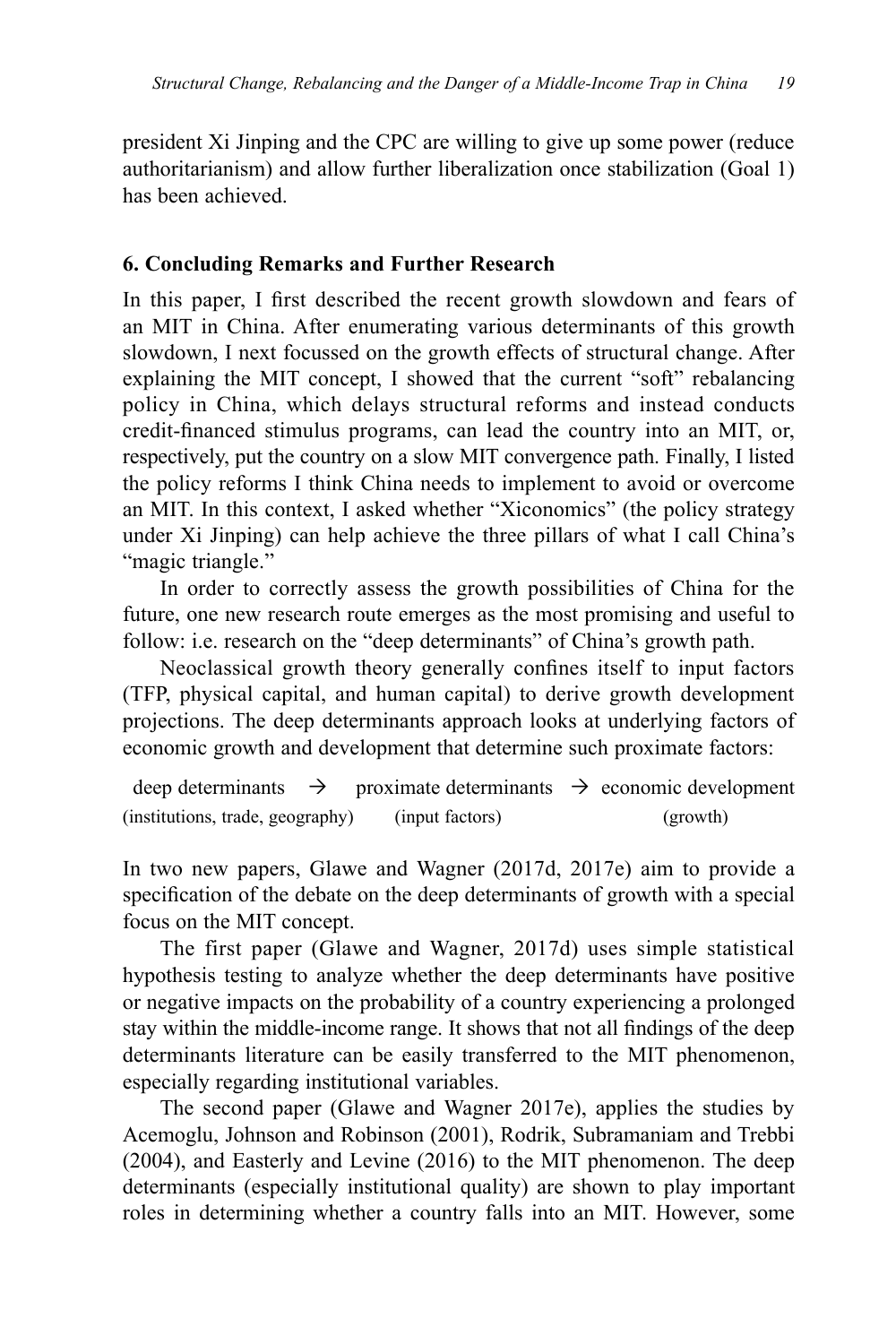differences compared to the results of the standard literature become apparent, particularly regarding transmission channels and inter-relationships.

Another research project (Glawe and Wagner, 2018) looks at the deep determinants of economic development in China from a provincial perspective. Here, it is shown that institutional quality plays an important role in provincial economic success, trumping geographical factors and integration (which only have indirect effects through influencing institutional quality).

A tantalizing research theme involves investigating the lessons China can draw upon from successful transition countries in East Asia that managed to avoid the MIT and catch up successfully. This is not a small challenge. Even the most notable examples, Japan and South Korea, each have their own specific constraints to consider, and those constraints have evolved and change over time. In Wagner (2015) and Murach and Wagner (2017), the lessons from the recent history of these countries were used to conduct growth projections for China.

Lessons from other advanced economies may also be useful. For example, Wagner (2013) compares the structural change patterns of Germany many decades ago with the structural change patterns of China during the past four decades and finds surprising similarities between China and Germany. In both countries, the industrial sector overwhelmingly dominated the service sector for relatively long periods of time (compared to OECD countries and India). The German industrial sector accounted for a greater share in GDP and total employment than the service sector for about 100 years. Nonetheless (or perhaps because of this), Germany managed to maintain its competitiveness within the world economy for a very long time.

# **Acknowledgements**

This paper is based on a keynote speech given on invitation of the European Central Bank (ECB) at the conference "Xiconomics: a new direction for China?" The conference was organized by the European Central Bank and the Bank of Finland, and held in Helsinki in 2018. I thank the participants for their helpful comments. I am also grateful to the participants in my "China in the Middle-Income Trap" seminar at the IMF in Washington, D.C. in 2018, as well as fruitful discussions with participants of seminars and lectures given on related topics at Harvard University, the Bank of International Settlements (BIS) Hong Kong, the University of Xiamen, China, and the Second World Congress of Comparative Economics in St. Petersburg over the past three years. They have helped to sharpen some arguments of this paper. I also would like to thank Linda Glawe and Michael Murach for their research assistance and contributions as my co-authors to a slew of recent papers on China.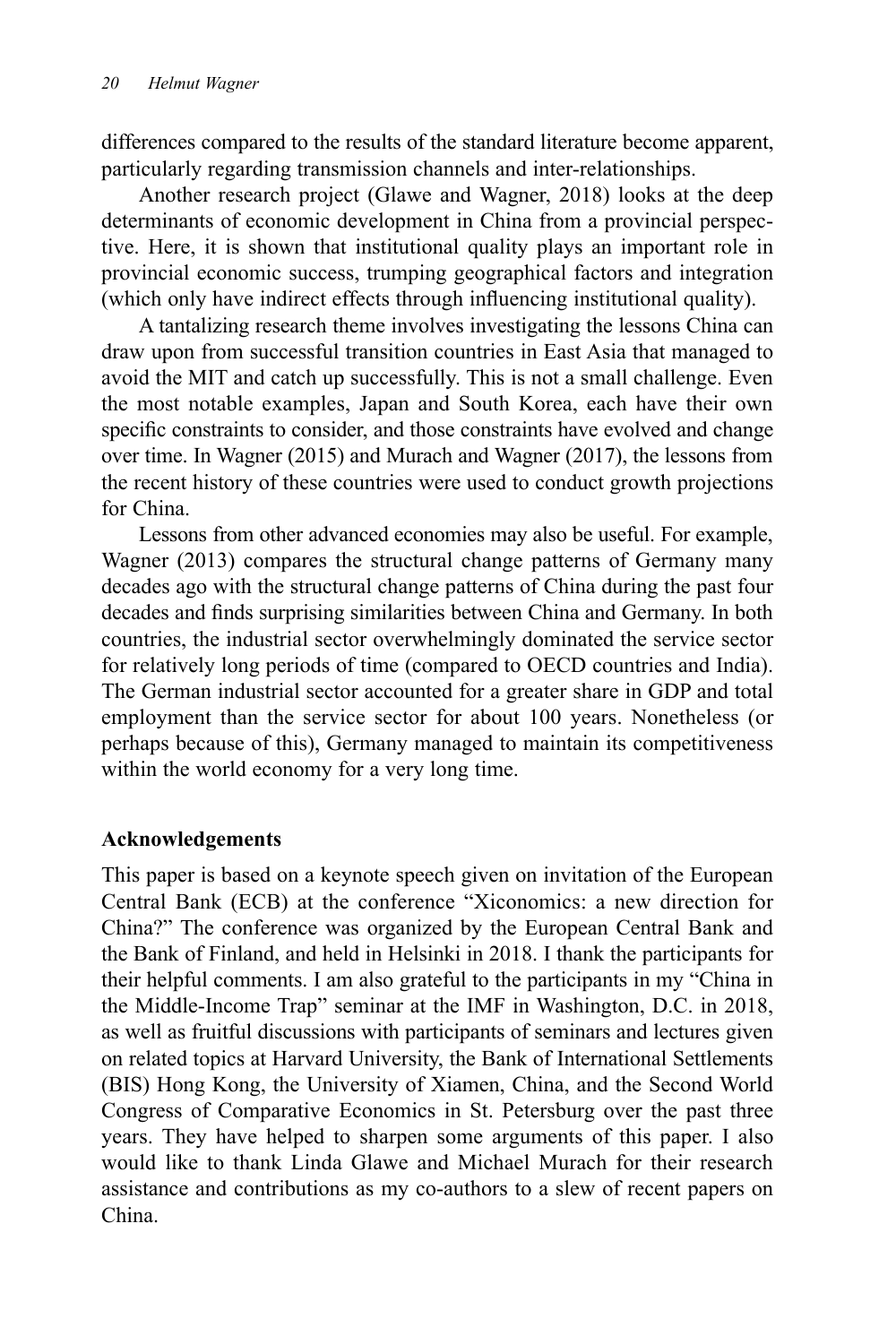# **Notes**

- \* Prof. Dr. Helmut Wagner is Director of the Chair for Macroeconomics at University of Hagen (FernUniversität), and President of the Center for East Asia Macroeconomic Studies (CEAMeS). He can be reached at <helmut.wagner@ fernuni-hagen.de>, <http://www.fernuni-hagen.de/hwagner> and <http://ceames. center>.
	- 1. This concern was already expressed by scholars at universities and international organizations such as the IMF in the second half of the 2000s. Numerous publications have since taken up this concern. The *Economist* titled its April 5, 2011 edition, "The middle-income trap: China's economy may soon face a slowdown." A Reuters item in the *New York Times* on April 29, 2013 was entitled, "I.M.F. Warns of 'Middle-Income Trap' in Asia." The March 12, 2016 edition of *Foreign Policy* asked, "Can China Avoid the Middle-Income Trap?" Chinese politicians have also addressed this issue. For example, in 2015, China's premier Li Keqiang emphasized at the World Economic Forum in Davos, "As long as we succeed in doing so [focus on structural reform, encourage mass entrepreneurship and innovation, increase supply of public goods and services], the Chinese economy will successfully overcome the 'middle-income trap' and move ahead along the path of sustainable and sound development." In the same year, China's then-finance minister Lou Jiwei warned, "China has a 50/50 chance of falling into an MIT within the next 5 to 10 years."
- 2. De-industrialization is a relatively new phenomenon. To my knowledge, it first occurred during the last century. De-industrialization first affected the world's economically most successful countries, but later also a number of low- and middle-income countries. See van Neuss (2018) and Herrendorf, Herrington and Valentinyi (2014) for comprehensive surveys of the theoretical and empirical structural-change literature.
- 3. For a more detailed analysis, see Wagner (2013). For a valuable discussion of the first two explanations, see van Neuss (2018).
- 4. See Murach and Wagner (2017) for an empirical demonstration with respect to China, South Korea and Japan.
- 5. Productivity growth in China's agricultural sector was long lower than in the manufacturing sector. In recent years, however, it started to surpass the growth rate of the manufacturing sector. See Figure 3.
- 6. This concern seems to have slightly diminished in China in 2018. China's former finance minister Lou Jiwei stated in 2017, "I can speak with full confidence that after the sweeping reforms we've been carrying out since 2½ years ago, China is likely to become a high-income country in three to five years." This optimism, as I argue here, is based on the effects of the expansionary macroeconomic counteracting measures of the Chinese government in the current decade that are unsustainable. Instead, they create ever-increasing imbalances.
- 7. This describes a development strategy where investment in physical assets and exports are the primary sources of growth.
- 8. The reason for this was that there have been wrong incentives over the past decades rewarding individual and regional growth-maximizing behaviour in China (see in more detail Wagner, 2019).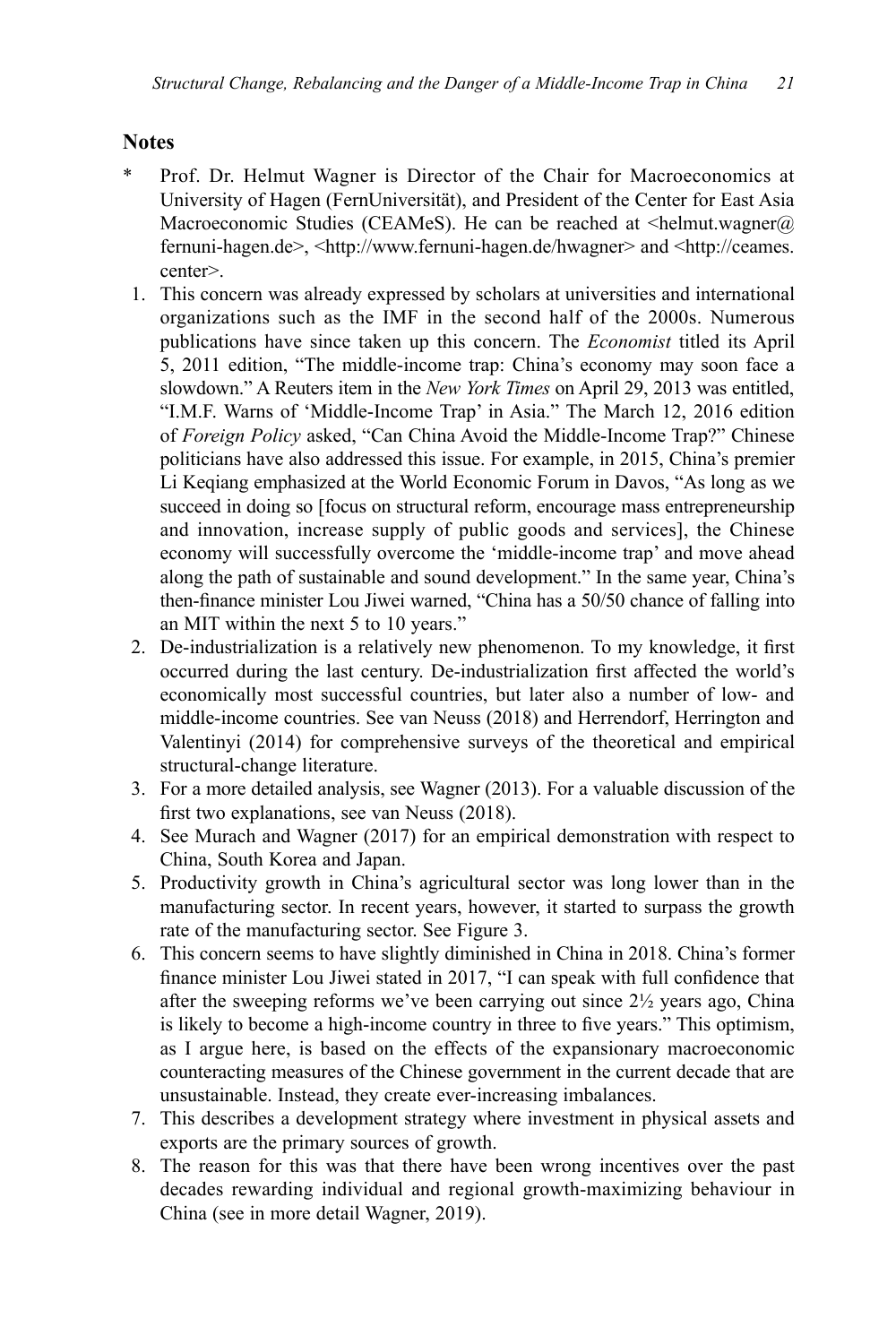#### *22 Helmut Wagner*

- 9. See e.g. IMFBlog, available at <https://blogs.imf.org/2016/12/16/china-mustquickly-tackle-its-corporate-debt- problems/>.
- 10. In other words, allowing the economy to get outside the two thresholds (into the areas above the TH1 line or, respectively, below the TH2 line in Figure 8) would have been dangerous for the CPC, as these areas above and below these thresholds are "instability areas". Above the TH1 line, the economic costs of the imbalances rise and the probability of experiencing a crash is positive and increasing the further one deviates from the threshold. Below the TH2 line, the probability of experiencing a political legitimation crisis is positive and becomes greater the larger and longer-lasting the undershooting of TH2. For the basics and pitfalls of stabilization policy, see Wagner, 2018. For a discussion of central bank policy reactions before the global financial crisis, see Wagner, 2010).
- 11. The economy then would fall onto a lower balanced growth path (corresponding to the MIT convergence path in Figure 9).
- 12. Line 2 in Figure 8 corresponds to the HIT convergence path in Figure 9.
- 13. This concept of various convergence paths accords with the neoclassical conditional convergence theory (see Barro and Sala-i-Martin, 1992). While the existence of a global convergence path would require that the only difference between all the economies regarded is their initial per capita level of capital, conditional convergence allows for structural differences in geography, colonial heritage, culture, etc. as initial conditions among economies (see Ito, 2017, who also favours a similar multiple convergence-paths concept). Therefore, different groups of economies can be on different convergence paths at the same time; or, respectively, one country can be on different convergence paths over time, due to changing structural conditions in this country.
- 14. Sometimes the convergence path is presented in terms of a reduction of the technology gap vis-à-vis the US (see e.g. Acemoglu and Zilibotti, 2001).
- 15. This paper is based on the keynote speech for this conference.
- 16. For example, this could be investigated with the help of system-theoretical analyses. The basics of this system-theoretic analysis are treated in Wagner (2017b) and Stijepic and Wagner (2018).

# **References**

- Acemoglu, D. and V. Guerrieri (2008), "Capital Deepening and Nonbalanced Economic Growth", *Journal of Political Economy*, Vol. 116, No. 3, pp. 467-498.
- Acemoglu, D., S. Johnson and J.A. Robinson (2001), "The Colonial Origins of Comparative Development: An Empirical Investigation", *American Economic Review*, Vol. 91, No. 5, pp. 1369-1401.
- Acemoglu, D. and F. Zilibotti (2001), "Productivity Differences", *Quarterly Journal of Economics*, Vol. 116, No. 2, pp. 563-606.
- Albert, M., C. Jude and C. Rebillard (2015). "The Long Landing Scenario: Rebalancing from Overinvestment and Excessive Credit Growth. Implications for Potential Growth in China", Banque de France Working Paper No. 572. https:// doi.org/10.2139/ssrn.2671760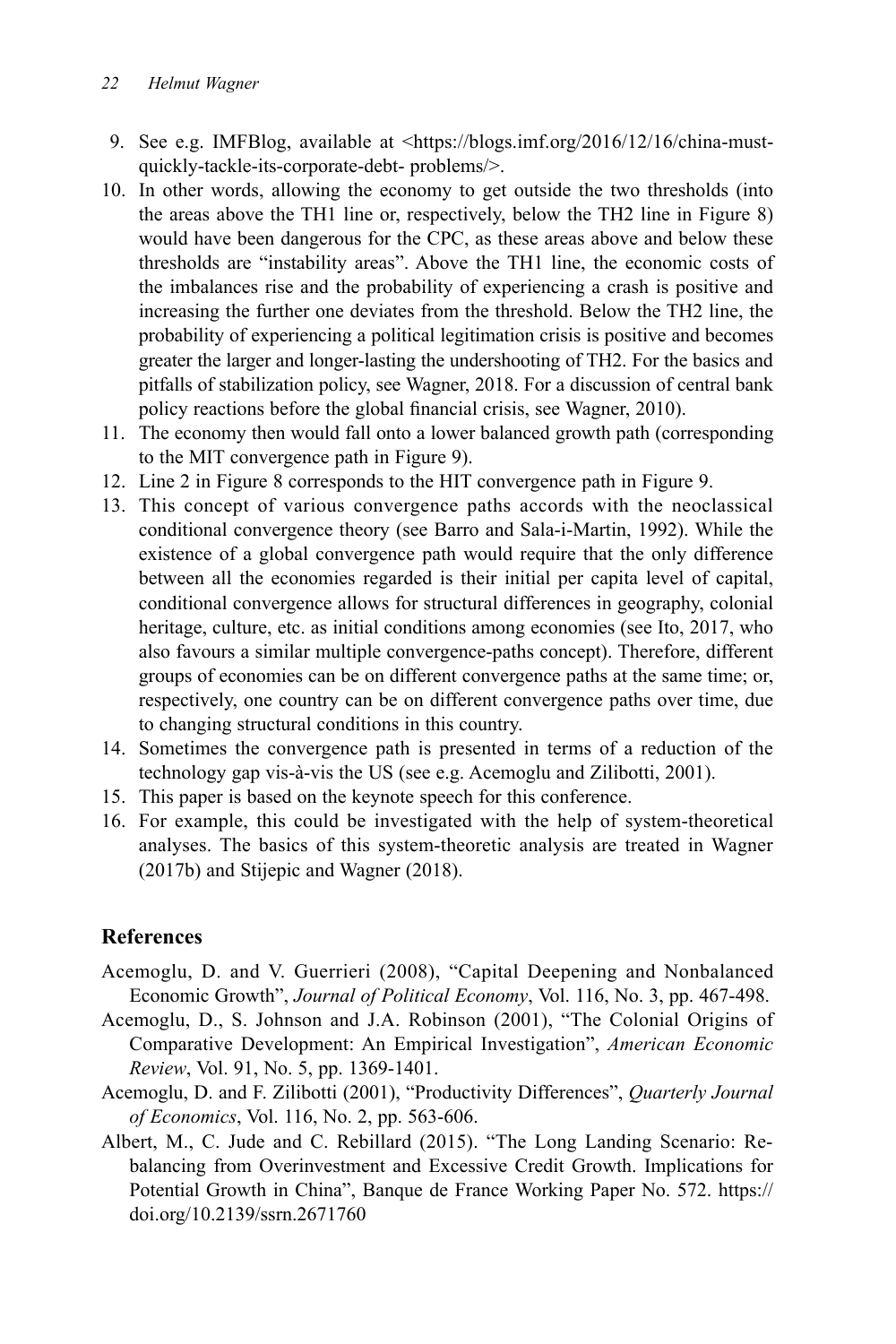- Alvarez-Cuadrado, F., N. Van Long and M. Poschke (2017), "Capital-Labor Substitution, Structural Change, and Growth", *Theoretical Economics*, Vol. 12, No. 3, pp. 1229-1266. https://doi.org/10.3982/TE2106
- Bailliu, J., M. Kruger, A. Toktamayssov and W. Welbourn (2016), "How Fast Can China Grow? The Middle Kingdom's Prospects to 2030", Bank of Canada Staff Working Paper 2016-15. Ottawa, Ontario: Bank of Canada.
- Barro, R.J. (2016), "Economic Growth and Convergence, Applied to China", *China & World Economy*, Vol. 24, No. 5, pp. 5-19.
- Barro, R.J. and X. Sala-i-Martin (1992), "Convergence", *Journal of Political Economy*, Vol. 100, No. 2, pp. 223-251. https://doi.org/10.1086/261816
- Baumol, W.J. (1967), "Macroeconomics and Unbalanced Growth: The Anatomy of Urban Cities", *American Economic Review*, Vol. 57, No. 3, pp. 415-426.
- Baumol, W.J. and W.G. Bowen (1965), "On the Performing Arts: The Anatomy of Their Economic Problems", *American Economic Review*, Vol. 55, Nos. 1/2, pp. 495-502.
- Baumol, W.J. and W.G. Bowen (1966), *Performing Arts, the Economic Dilemma: A Study of Problems Common to Theater, Opera, Music and Dance*, New York: Twentieth Century Fund.
- Bulman, D., M. Eden and H. Nguyen (2014), "Transitioning from Low-Income Growth to High-Income Growth: Is There a Middle-Income Trap?" Policy Research Working Paper, No. WPS7104, Washington, DC: World Bank.
- Conference Board (2010), *Global Economic Outlook 2011*, New York, NY: Conference Board.
- Easterly, W. and R. Levine (2016), "The European Origins of Economic Development", *Journal of Economic Growth*, Vol. 21, No. 3, pp. 225-257.
- Eichengreen, B., D. Park and K. Shin (2012), "When Fast-Growing Economies Slow Down: International Evidence and Implications for the People's China", *Asian Economic Papers*, Vol. 11, No. 1, pp. 42-87.
- Eichengreen, B., D. Park and K. Shin (2014), "Growth Slowdowns Redux", *Japan and the World Economy*, Vol. 32, pp. 65-84.
- Felipe, J., A. Abdon and U. Kumar (2012), "Tracking the Middle-income Trap: What Is It, Who Is in It, and Why?", Levy Economics Institute of Bard College, Working Paper No. 715, Annandale-on-Hudson, NY: Levy Economics Institute.
- Felipe, J., U. Kumar and R. Galope (2017), "Middle-Income Transitions: Trap or Myth?", *Journal of the Asia Pacific Economy*, Vol. 22, No. 3, pp. 429-453.
- Glawe, L. and H. Wagner (2016), "The Middle-Income Trap: Definitions, Theories and Countries Concerned — A Literature Survey". *Comparative Economic Studies*, Vol. 58, No. 4, pp. 507-538.
- Glawe, L. and H. Wagner (2017a), "The People's Republic of China in the Middle-Income Trap?", Asian Development Bank Institute (ADBI) Working Paper No. 749, Tokyo: Asian Development Bank Institute
- Glawe, L. and H. Wagner (2017b), "A Stylized Model of China's Growth Since 1978", SSRN Working Paper No. 2917433. https://doi.org/10.2139/ssrn.2917433
- Glawe, L. and H. Wagner (2017c), "China Caught in the Middle-Income Trap?", *VoxChina*, November 2017.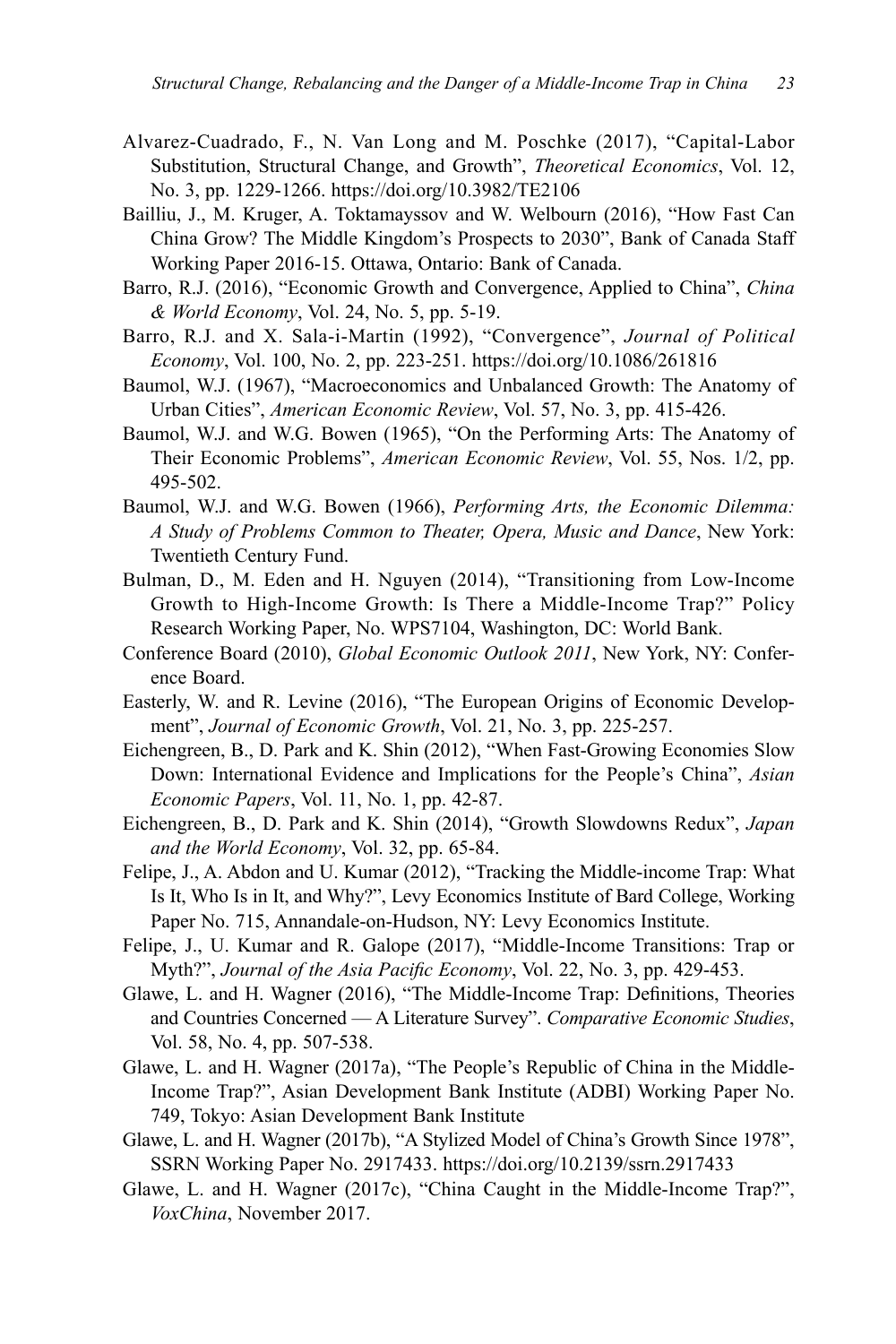- Glawe, L. and H. Wagner (2017d), "The Deep Determinants of the Middle-Income Trap", SSRN Working Paper No. 3085293. https://doi.org/10.2139/ssrn.3085293
- Glawe, L. and H. Wagner (2017e), "The Deep Determinants at More Subtle Stages of Development – The Example of the Middle-Income Trap Phenomenon", SSRN Working Paper No. 3085417. https://doi.org/10.2139/ssrn.3085417
- Glawe, L. and H. Wagner (2018), "The Deep Determinants of Economic Development in China – A Provincial Perspective", SSRN Working Paper No. 3158586. https:// doi.org/10.2139/ssrn.3158586. Published in a revised version in 2019 in *Journal of the Asia Pacific Economy*. https://doi.org/10.1080/13547860.2019.1636610
- Glawe, L. and H. Wagner (2019), "China in the Middle-Income Trap?", *China Economic Review*, Vol. 55.
- Herrendorf, B., C. Herrington and A. Valentinyi (2014), "Growth and Structural Transformation", in P. Aghion and S.N. Durlauf (eds.), *Handbook of Economic Growth*, Volume 2, Chapter 6 (pp. 855-941). Amsterdam: Elsevier.
- International Monetary Fund (IMF) 2011, *World Economic Outlook Database: April 2011 Edition*, Washington, DC: IMF.
- International Monetary Fund (IMF) 2013, *World Economic Outlook Database: October 2013 Edition*, Washington, DC: IMF.
- International Monetary Fund (IMF) 2016, *World Economic Outlook Database: April 2016 Edition*, Washington, DC: IMF.
- Ito, T. (2017), "Growth Convergence and the Middle-Income Trap", *Asian Development Review*, Vol. 34, No. 1, pp. 1-27.
- Kongsamut, P., S. Rebelo and D. Xie (2001), "Beyond Balanced Growth", *Review of Economic Studies*, Vol. 68, No. 4, pp. 869-882. https://doi.org/10.1111/1467- 937X.00193
- Laitner, J. (2000). "Structural Change and Economic Growth", *Review of Economic Studies*, Vol. 67, No. 3, pp. 545-561.
- Murach, M. and H. Wagner (2017), "How Severe Will the Growth Slowdown in China Caused by the Structural Change Be? An Evaluation Based on Experiences from Japan and South Korea", *Journal of Chinese Economic and Business Studies*, Vol. 15, No. 3, pp. 269-287. https://doi.org/10.1080/14765284.2017.1346930
- National Bureau of Statistics of China (2017), *China Statistical Yearbook*. China Statistic Press, Beijing: National Bureau of Statistics of China.
- Ngai, L.R. and C.A. Pissarides (2007), "Structural Change in a Multisector Model of Growth", *American Economic Review*, Vol. 97, No. 1, pp. 429-443.
- OECD (2012), *Looking to 2060: Long-Term Global Growth Prospects*. OECD Economic Policy Papers No. 03, Paris: OECD Publishing.
- Rodrik, D., A. Subramanian and F. Trebbi (2004), "Institutions Rule: The Primacy of Institutions Over Geography and Integration in Economic Development", *Journal of Economic Growth*, Vol. 9, No. 2, pp. 131-165.
- Stijepic, D. and H. Wagner (2018), "On Cross-System Interactions and the Sustainability of (Economic) Development", SSRN Working Paper No. 3082438. https:// doi.org/10.2139/ssrn.3082438
- Van Neuss, L. (2018), "The Drivers of Structural Change", *Journal of Economic Surveys*, Vol. 33, No. 1, pp. 309-349. https://doi.org/10.1111/joes.12266